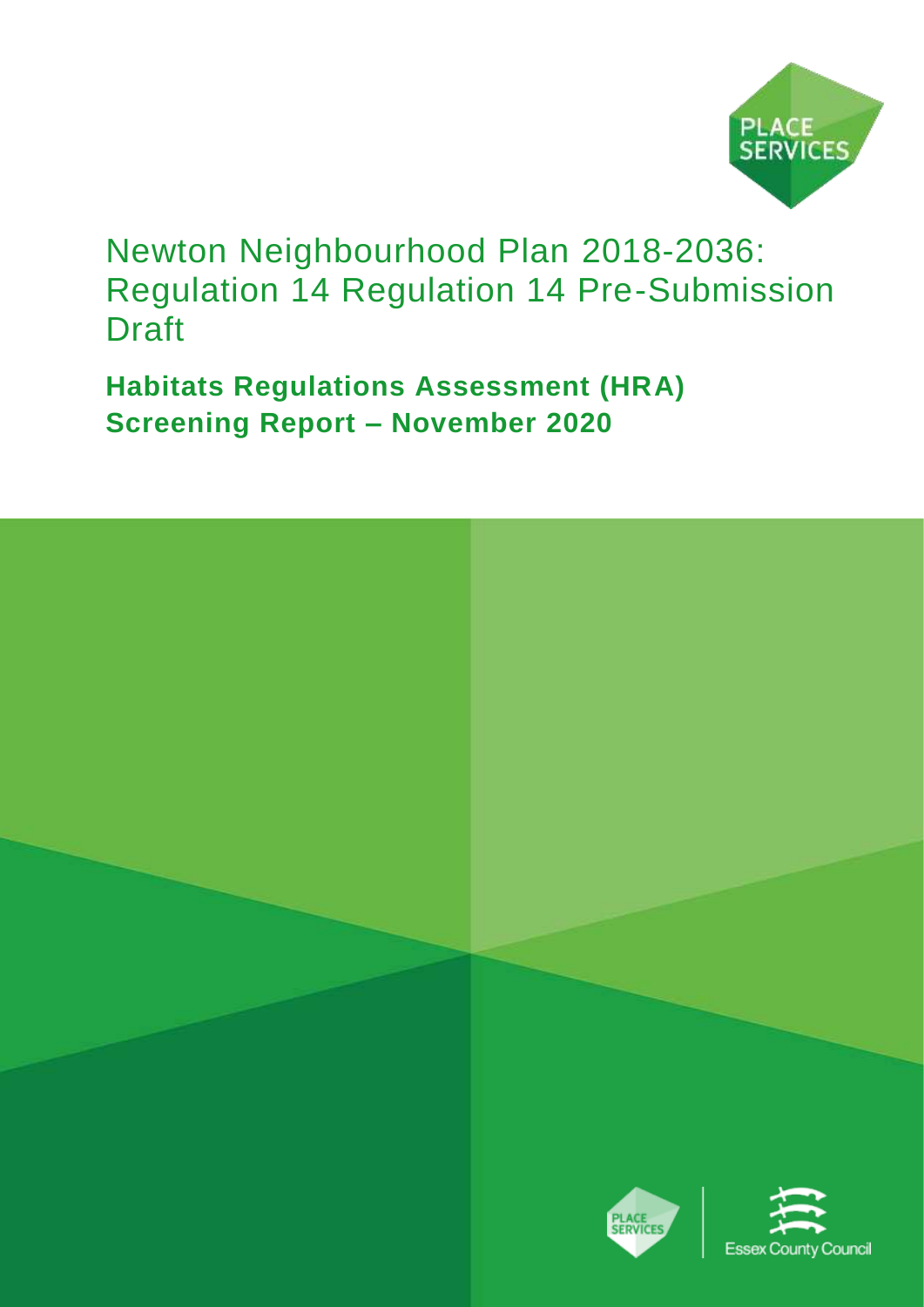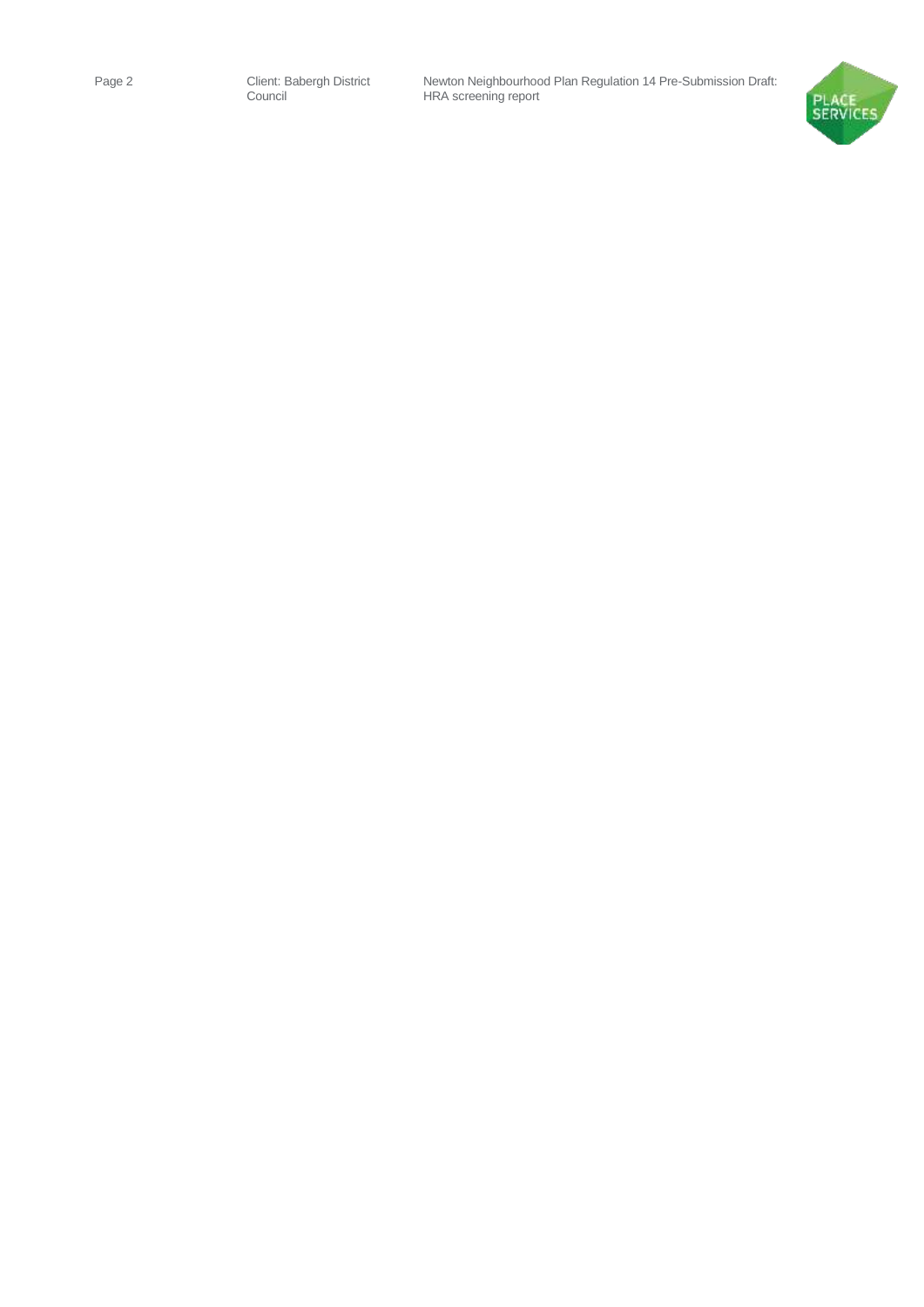

# Table of Contents

|                    | <b>Glossary of Acronyms</b>                                          |                |  |
|--------------------|----------------------------------------------------------------------|----------------|--|
|                    | 1. Introduction                                                      |                |  |
| 1.1                | The Purpose of This Report                                           | $\overline{7}$ |  |
| 1.2                | The Newton Neighbourhood Plan Regulation 14 Pre-Submission Draft     | 7              |  |
|                    | 2. Legislative Background                                            | 8              |  |
| 2.1                | Habitats Regulations Assessment (HRA)                                | 8              |  |
|                    | 3. HRA Screening                                                     | 9              |  |
| 3.1                | Habitat Regulations Assessment of Development Plans                  | 9              |  |
| 3.2                | Court Judgements and their consideration in this Report              | 9              |  |
| 3.2.1              | CJEU People Over Wind v Coillte Teoranta C-323/17                    | 9              |  |
| 3.2.2              | CJEU Holohan C- 461/17                                               | 9              |  |
| 3.3                | Habitats (European) Sites                                            | 10             |  |
| 3.3.1              | Explanation of SPAs, SACs and Ramsar Sites                           | 10             |  |
| 3.3.2              | Habitats Sites to be considered                                      | 11             |  |
| 3.3.3              | <b>Conservation Objectives</b>                                       | 11             |  |
| 3.4                | Method and Approach                                                  | 11             |  |
| 3.4.1              | <b>HRA</b> screening                                                 | 14             |  |
| 3.4.2              | Potential impacts of the Newton Neighbourhood Plan on Habitats Sites | 14             |  |
| 3.5                | Results of HRA Screening of Newton Neighbourhood Plan Policies       | 15             |  |
| 3.6                | Other Plans & Projects: In-Combination Effects                       | 21             |  |
| 4.                 | <b>Conclusion</b>                                                    | 23             |  |
| 5.                 | <b>References</b>                                                    | 24             |  |
| <b>Appendix I</b>  |                                                                      | 25             |  |
|                    | Newton Neighbourhood Plan Area                                       | 25             |  |
| <b>Appendix II</b> |                                                                      | 26             |  |
|                    | Newton parish and Habitats Sites within 20km                         |                |  |
|                    | <b>Appendix III</b>                                                  |                |  |
|                    | <b>Characteristics of Habitats Sites</b>                             |                |  |

## List of Tables and Figures

| Table 1: | Habitats Sites within 20km of the development |    |
|----------|-----------------------------------------------|----|
| Table 2: | Screening categorisation                      | 14 |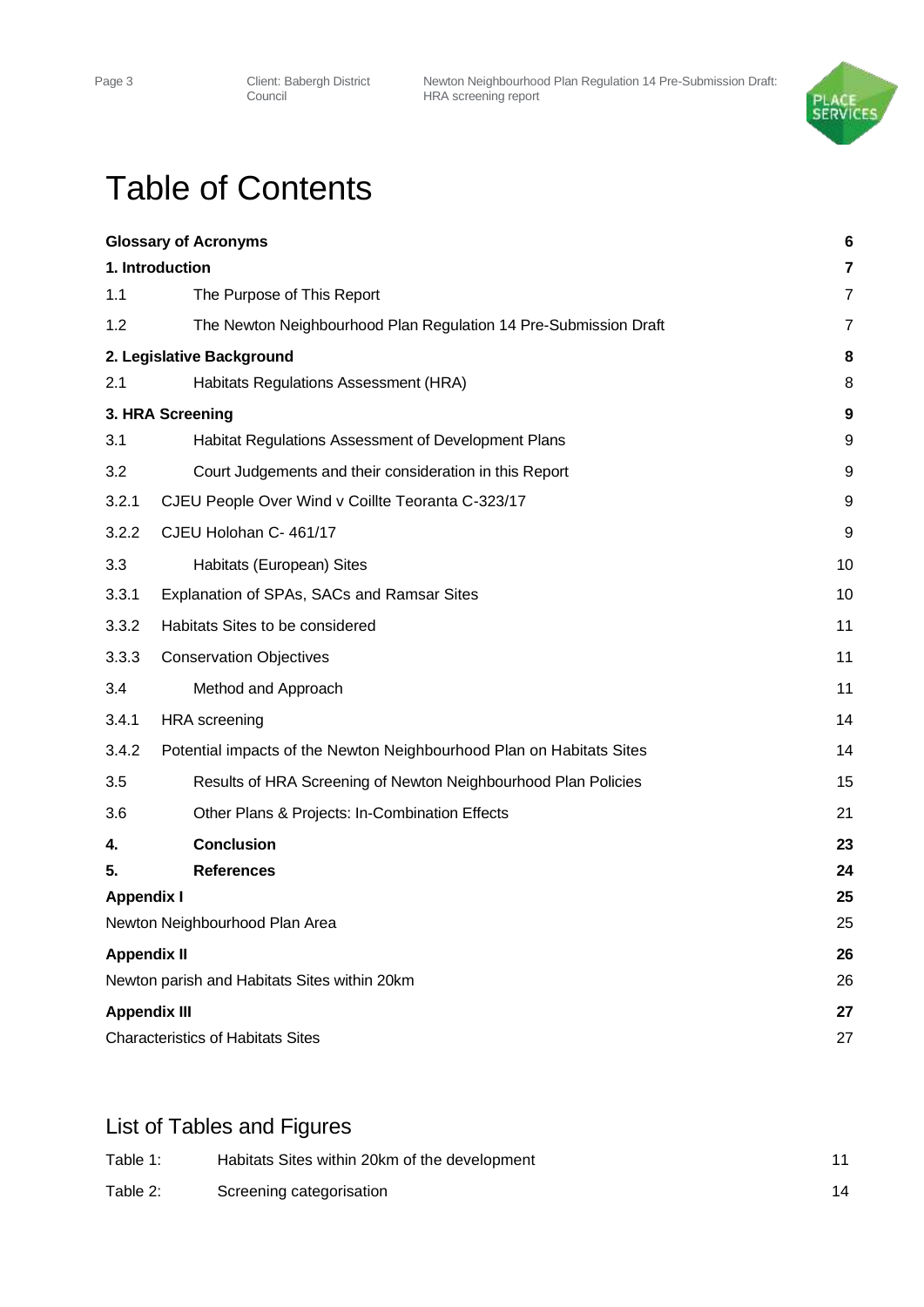

| Table 3: | Assessment of potential impacts                                                    | 15 |
|----------|------------------------------------------------------------------------------------|----|
|          | Table 4: Summary of findings from the HRA screening                                | 16 |
|          | Table 5: Other plans or projects considered for in combination effects             | 21 |
|          |                                                                                    |    |
|          | Figure 1: Stages of the Habitats Regulations Assessment screening process for NDPs | 13 |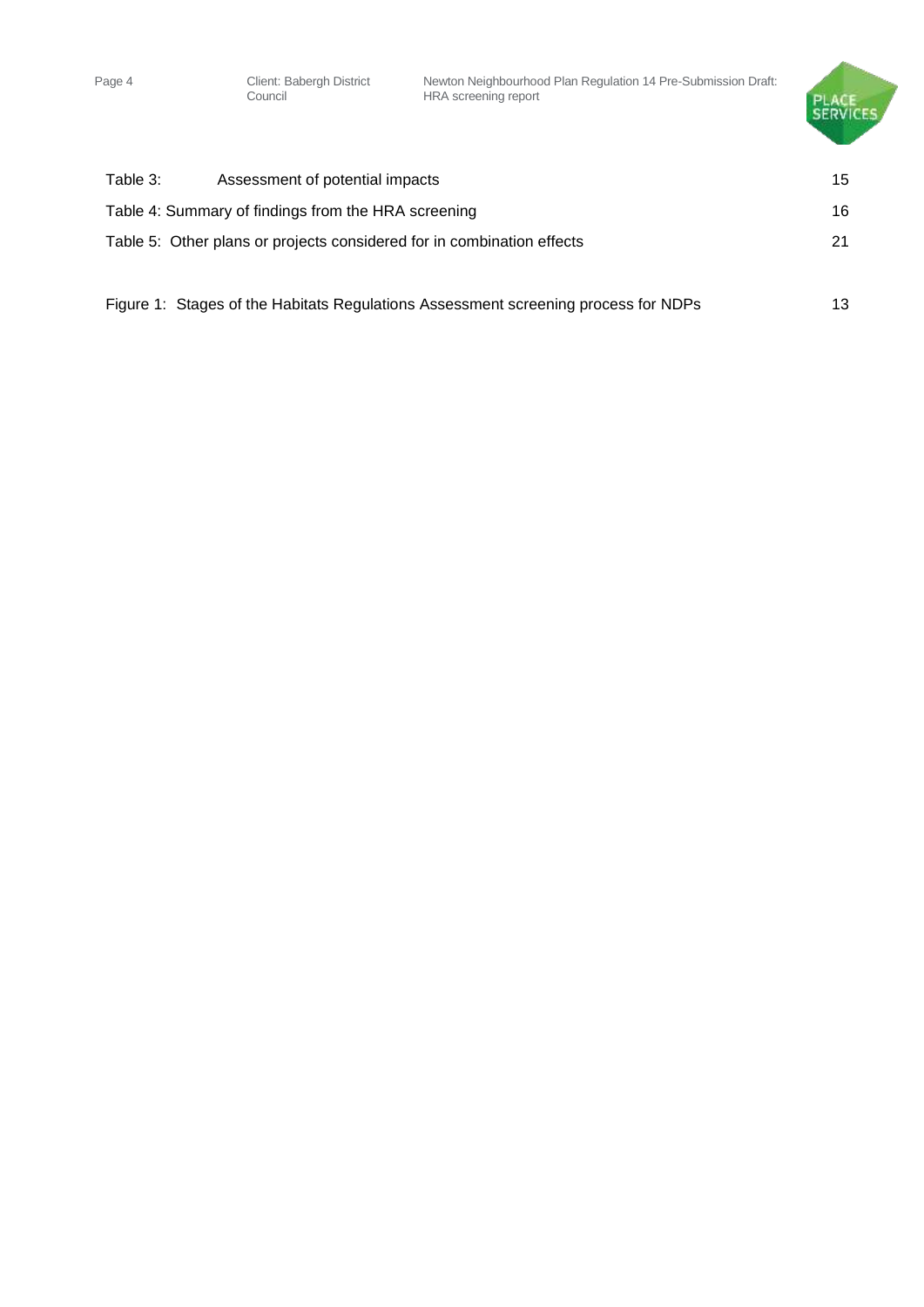

# Report Checking and Version Control

### Prepared by:

Vanessa Gouldsmith | Junior Ecological Consultant| [vanessa.gouldsmith@essex.gov.uk](mailto:vanessa.gouldsmith@essex.gov.uk) | 07740180371 & Sue Hooton | Principal Ecological Consultant | [sue.hooton@essex.gov.uk](mailto:sue.hooton@essex.gov.uk) | 07809 314447

## Report version control:

| <b>Version</b> | <b>Date</b> | <b>Author</b>      | <b>Description of changes</b> |
|----------------|-------------|--------------------|-------------------------------|
| 1.1            | 20/10/2020  | Vanessa Gouldsmith | <b>Drafted</b>                |
| 1.2            | 05/11/2020  | Sue Hooton         | Reviewed                      |
| 1.3            | 30/11//2020 | Sue Hooton         | <b>Issued</b>                 |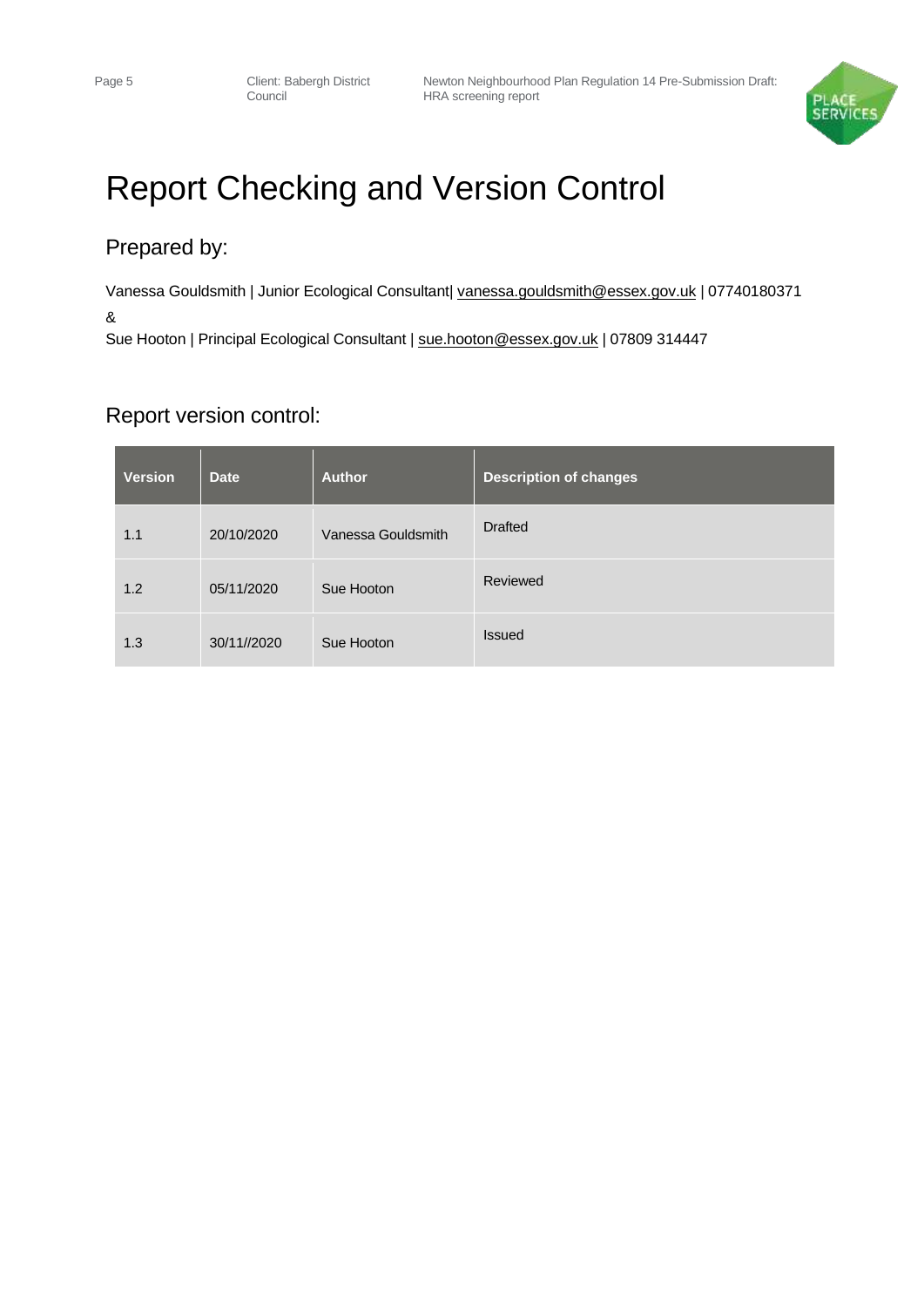

# <span id="page-5-0"></span>Glossary of Acronyms

| AA          | Appropriate Assessment                                     |
|-------------|------------------------------------------------------------|
| <b>BDC</b>  | <b>Babergh District Council</b>                            |
| DC          | <b>District Council</b>                                    |
| <b>DPD</b>  | Development Plan Document                                  |
| EA          | <b>Environment Agency</b>                                  |
| EC          | European Commission                                        |
| EU          | European Union                                             |
| Ha          | Hectare                                                    |
| <b>HRA</b>  | <b>Habitats Regulations Assessment</b>                     |
| <b>IFCA</b> | <b>Inshore Fisheries Conservation Authority</b>            |
| <b>IRZ</b>  | Impact Risk Zone (for SSSIs)                               |
| Km          | Kilometre                                                  |
| LPA.        | <b>Local Planning Authority</b>                            |
| NDP/NP      | Neighbourhood Development Plan / Neighbourhood Plan        |
| <b>NE</b>   | Natural England                                            |
| <b>NPPF</b> | <b>National Planning Policy Framework</b>                  |
| <b>PRoW</b> | Public Right of Way                                        |
| <b>RAMS</b> | Recreational disturbance Avoidance and Mitigation Strategy |
| <b>SA</b>   | <b>Sustainability Appraisal</b>                            |
| <b>SAC</b>  | Special Area of Conservation                               |
| SIP(s)      | Site Improvement Plans(s)                                  |
| <b>SPA</b>  | <b>Special Protection Area</b>                             |
| <b>SSSI</b> | Site of Specific Scientific Interest                       |
| <b>SuDS</b> | Sustainable Drainage System                                |
| ZOI         | Zone of Influence                                          |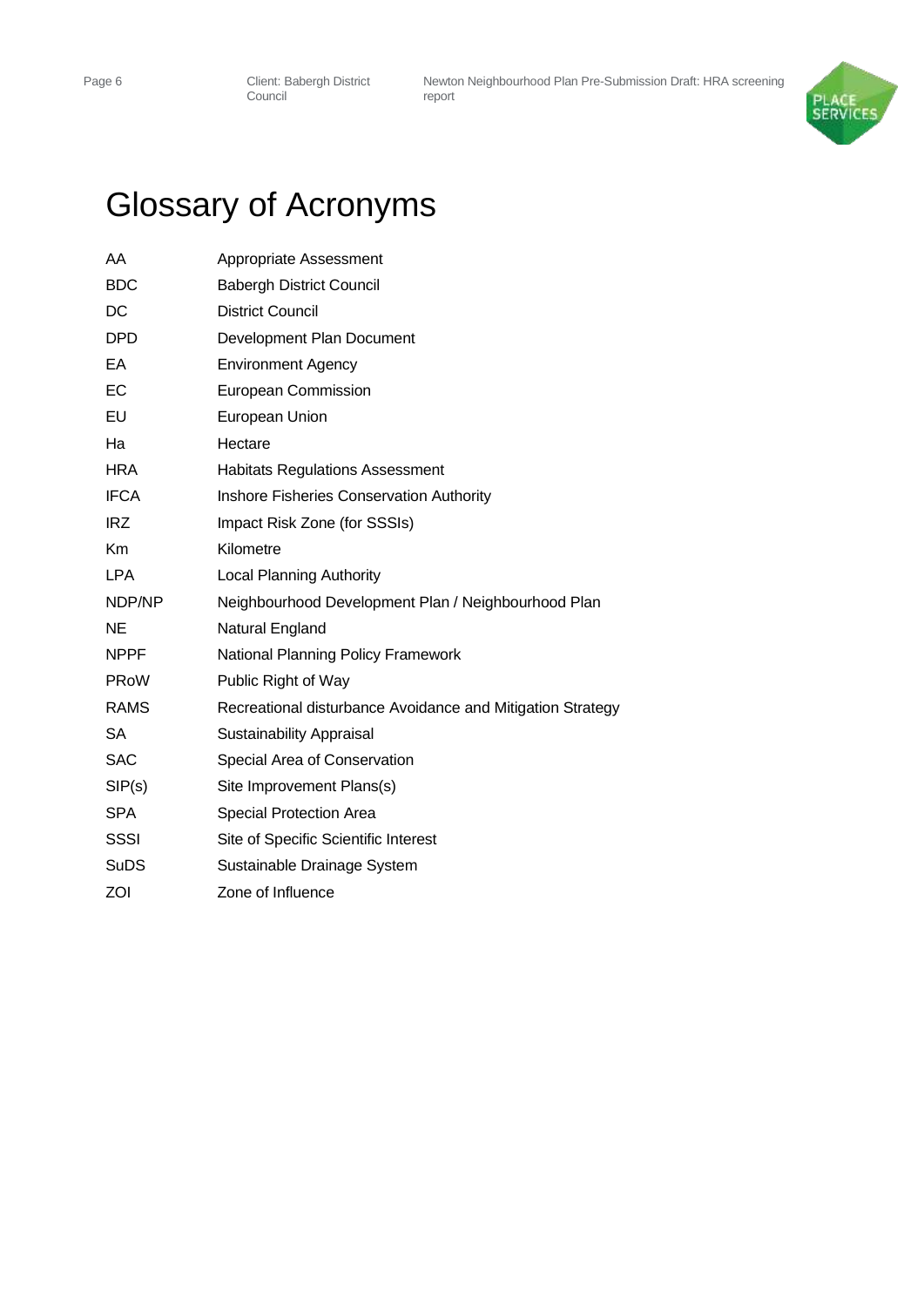

# <span id="page-6-0"></span>1. Introduction

# <span id="page-6-1"></span>1.1 The Purpose of This Report

This report screens to determine whether the Newton Neighbourhood Plan Regulation 14 Pre-Submission Draft Neighbourhood Plan requires a Habitats Regulations Assessment (HRA) in accordance with Regulation 63 of the Conservation of Habitats and Species Regulations 2017 (as amended). A Stage 1 HRA is required when it is deemed that likely adverse significant effects may occur on protected Habitats (European) Sites as a result of the implementation of a plan/project, either alone or in combination with other plans and projects.

# <span id="page-6-2"></span>1.2 The Newton Neighbourhood Plan Regulation 14 Pre-Submission Draft

The main purpose of the Plan is to set out and identify the best ways to direct local planning towards community wants and needs, while protecting the natural environment and cultural assets, ensuring a more sustainable future for the community. The Regulation 14 draft Neighbourhood Development Plan will set out planning policies for Newton Parish and within the confines of the Neighbourhood Plan boundary as defined (see Appendix 1).

Once formally 'made' or 'adopted', a Neighbourhood Plan carries the same legal weight as Local Development Plans adopted up by the Local Planning Authority (LPA), in this case Babergh District Council.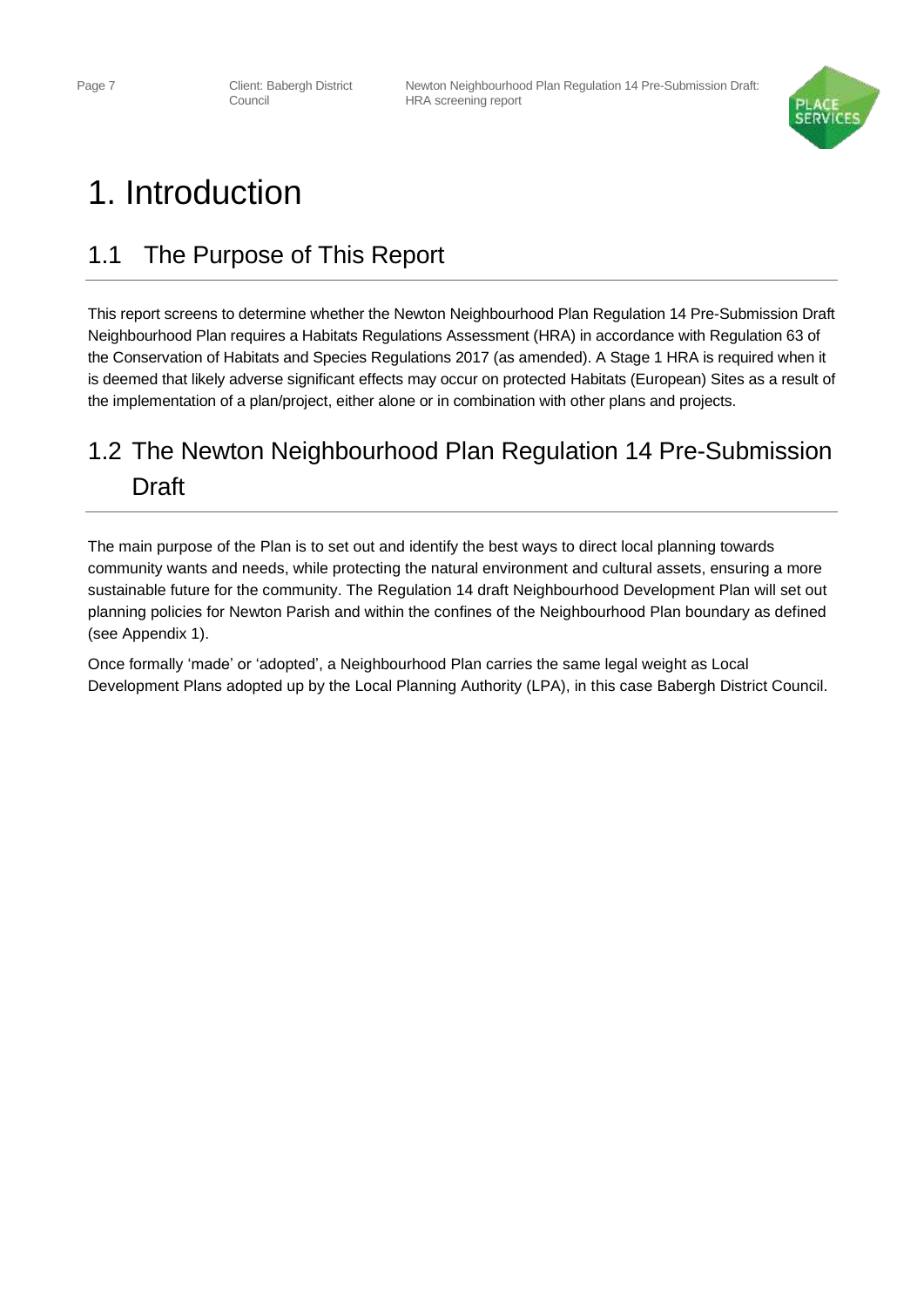

# <span id="page-7-0"></span>2. Legislative Background

## <span id="page-7-1"></span>2.1 Habitats Regulations Assessment (HRA)

Under English law and the Habitats Regulations (*The Conservation of Habitats and Species Regulations 2017, as amended*), a competent authority must carry out an assessment of whether a plan or project will significantly affect the integrity of any Habitats Site, in terms of impacting the site's conservation objectives.

The first stage of HRA is the screening assessment of the impacts of a land use proposal against the conservation objectives of Habitats sites. Specifically, it is to ascertain whether or not a proposal (either alone or in combination with other proposals) would potentially damage the internationally designated features of that site. Natura 2000 sites make up the network of SACs and SPAs in Europe and Habitats Sites make up the National Site Network in the UK as stated in the NPPF (2019).

This HRA Screening Report has been undertaken in order to support the Newton Neighbourhood Plan which is being produced by Newton Parish Council in accordance with the Neighbourhood Planning (General) Regulations 2012. The area covered by the Plan is shown in Appendix 1.

The Neighbourhood Planning (General) Regulations 2012, state that submitted Plans need to be accompanied by a statement explaining how the proposed Plan meets the 'basic conditions' set out in Schedule 4B of the 1990 Town and Country Planning Act. These basic conditions include a requirement to demonstrate how the Plan is compatible with EU obligations, which includes the need to undertake a HRA.

In line with the Court judgement (CJEU People Over Wind v CoillteTeoranta C-323/17), mitigation measures cannot be taken into account when carrying out a screening assessment to decide whether a plan or project is likely to result in significant effects on a Habitats Site.

On 23 June 2016, the United Kingdom (UK) held a referendum and voted to leave the European Union (EU). On 29 March 2017 the Prime Minister triggered Article 50 of the Treaty on European Union, which commenced a period of negotiations regarding the UK's exit from the EU. On 26 June 2018 The European Union (Withdrawal) Act 2018 received Royal Assent and work to prepare the UK statute book for Brexit is nearly complete. The European Union (Withdrawal) Act 2018 will make sure that UK laws continue to operate following the UK's exit. There is no immediate change to legislation or policy affecting national infrastructure. Relevant EU Directives have been transposed into UK law and those are unchanged until amended by Parliament. The requirements for HRA under the Conservation of Habitats and Species Regulations 2017 (as amended) remain in place with minor changes being effected by the Conservation of Habitats and Species Amendment (EU Exit) Regulations 2019. Parliament will however be at liberty to introduce future changes to the Conservation of Habitats and Species Regulations 2017 (as amended) since, after 31 December 2020, the UK will no longer be bound by the EU Habitats and Wild Birds Directives..

At the present time the position, under section 6(3) EU (Withdrawal) Act 2018 (as amended), is that the courts in the UK, with the sole exception of the Supreme Court, will continue to be bound by HRA judgments handed down by the CJEU and by domestic courts prior to 31 December 2020 when interpreting the Conservation of Habitats and Species Regulations 2017 (as amended). This is the case as long as the Conservation of Habitats and Species Regulations 2017 (as amended) remain unmodified by Parliament.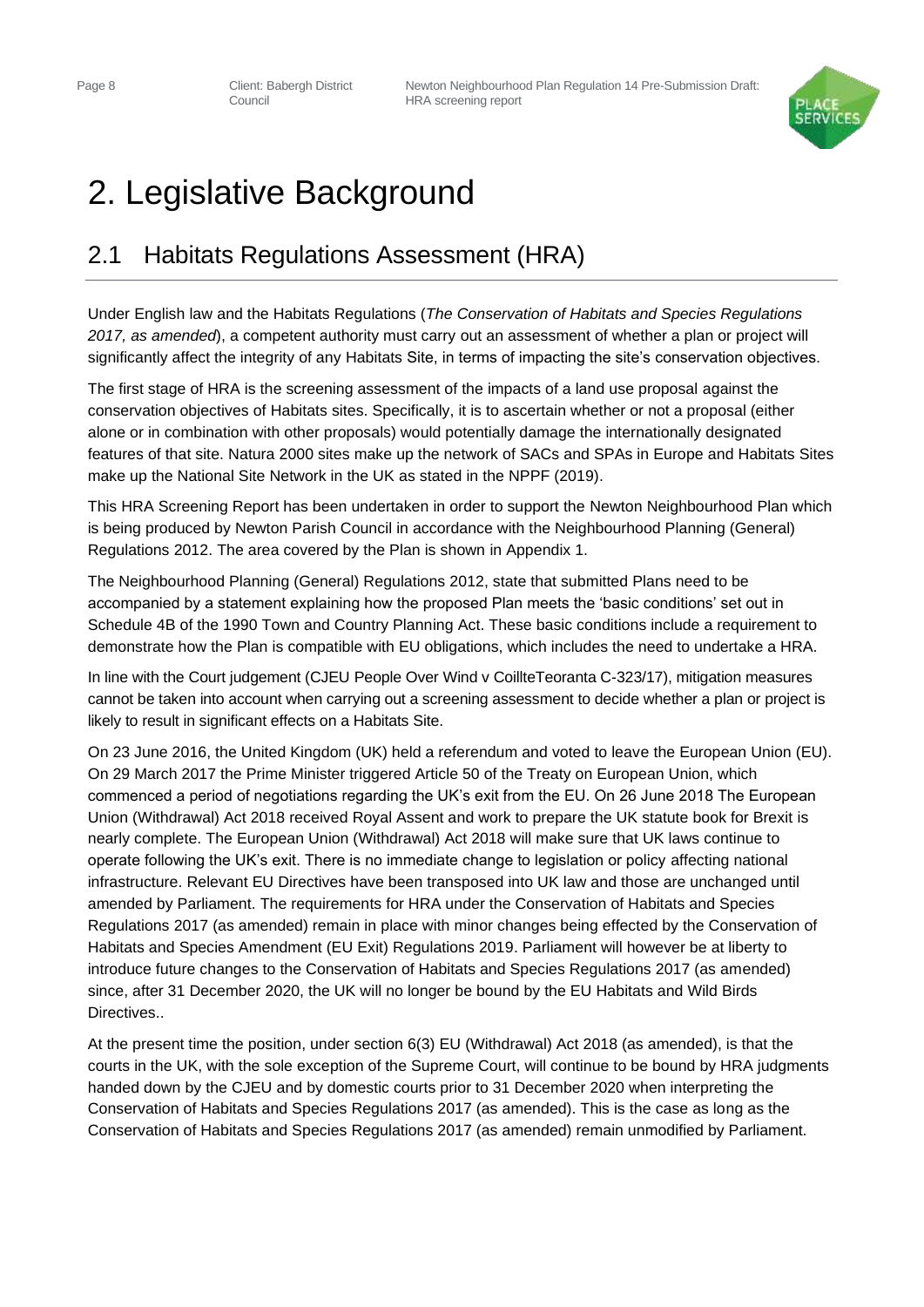

# <span id="page-8-0"></span>3. HRA Screening

## <span id="page-8-1"></span>3.1 Habitat Regulations Assessment of Development Plans

This section forms a plan level Habitats Regulations Assessment (HRA) screening report as required by Regulation 63 of The Conservation of Habitats and Species Regulations 2017 (as amended).

This section of this Report aims to:

- Identify the Habitats sites within 20km of the Newton Neighbourhood Plan area.
- Summarise the reasons for designation and Conservation Objectives for each site to be considered in this assessment.
- Screen the Newton Neighbourhood Development Plan for its potential to impact upon a Habitats site.
- Assess the potential for in combination effects from other projects and plans in the area.
- Identify if there are any outstanding issues that need further investigation.

## <span id="page-8-2"></span>3.2 Court Judgements and their consideration in this Report

<span id="page-8-3"></span>Decisions of the CJEU on HRA made *after 31 December 2020* will no longer be binding on any of the courts in the UK. However the Court judgements below are applicable.

### 3.2.1 CJEU People Over Wind v Coillte Teoranta C-323/17

As previously mentioned, in line with the Court judgement (CJEU People Over Wind v Coillte Teoranta C-323/17), mitigation measures cannot be taken into account when carrying out a screening assessment to decide whether a plan or project is likely to result in significant effects on a Habitats Site.

This HRA Screening Report does not therefore consider mitigation measures within the assessment of Likely Significant Effects resulting from the Newton Neighbourhood Plan.

### <span id="page-8-4"></span>3.2.2 CJEU Holohan C- 461/17

This Court judgement now imposes more detailed requirements on the competent authority for any plans or projects at Appropriate Assessment stage:

1. […] an 'Appropriate Assessment' must, on the one hand, catalogue the entirety of habitat types and species for which a site is protected, and, on the other, identify and examine both the implications of the proposed project for the species present on that site, and for which that site has not been listed, and the implications for habitat types and species to be found outside the boundaries of that site, provided that those implications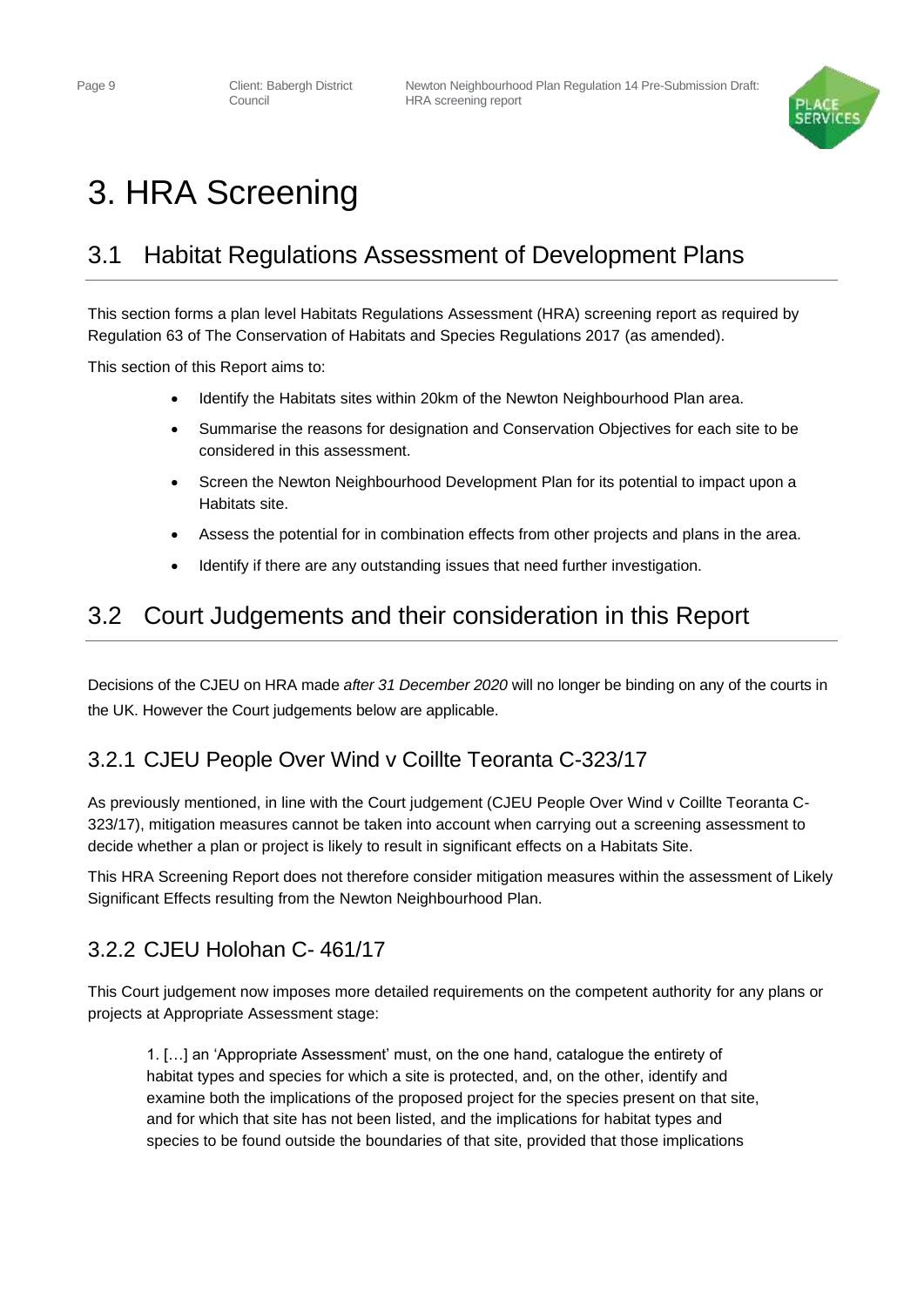

are liable to affect the conservation objectives of the site.

2. […] the competent authority is permitted to grant to a plan or project consent which leaves the developer free to determine subsequently certain parameters relating to the construction phase, such as the location of the construction compound and haul routes, only if that authority is certain that the development consent granted establishes conditions that are strict enough to guarantee that those parameters will not adversely affect the integrity of the site.

3. […] where the competent authority rejects the findings in a scientific expert opinion recommending that additional information be obtained, the 'Appropriate Assessment' must include an explicit and detailed statement of reasons capable of dispelling all reasonable scientific doubt concerning the effects of the work envisaged on the site concerned.

Within this Stage 1 HRA Screening report, the assessment will determine the requirement for whether or not a Stage 2 Appropriate Assessment is needed for the Newton Neighbourhood Development Plan.

## <span id="page-9-0"></span>3.3 Habitats (European) Sites

'Habitats sites' is the term used in the (revised) NPPF (2019) to describe the National Network of Sites of nature protection areas in the UK. This aims to assure the long-term survival of European (Habitats) sites in the UK as the most valuable and threatened species and habitats.

Special Protection Areas (SPAs), Special Areas of Conservation (SACs) and wetlands of International Importance (Ramsar sites) are part of the Habitats (Sites) network in the UK. This is because all SPAs and SACs are comprised of Sites of Special Scientific Interest (SSSIs) and all Ramsar sites in England are SSSIs. Together, SPAs, SACs and Ramsar Sites make up the Habitats Sites in the UK. The following offers a description and explanation of SPAs, SACs and Ramsar Sites.

### <span id="page-9-1"></span>3.3.1 Explanation of SPAs, SACs and Ramsar Sites

#### **Special Protection Areas (SPAs)**

SPAs are areas which have been identified as being of international importance for the breeding, feeding, wintering or the migration of rare and vulnerable species of birds found within EU countries. Example: Deben Estuary SPA is internationally important for wintering waterfowl. *Legislation: The Conservation of Habitats and Species Regulations 2017 (as amended).*

#### **Special Areas of Conservation (SACs)**

SACs are areas designated to protect habitat types that are in danger of disappearance, have a small natural range, or are highly characteristic of the region; and to protect species that are endangered, vulnerable, rare, or endemic. Example: Waveney and Little Ouse Valley Fens for calcareous fens, *Molinia* meadows and Desmoulin's whorl snail. *Legislation: The Conservation of Habitats and Species Regulations 2017 (as amended).*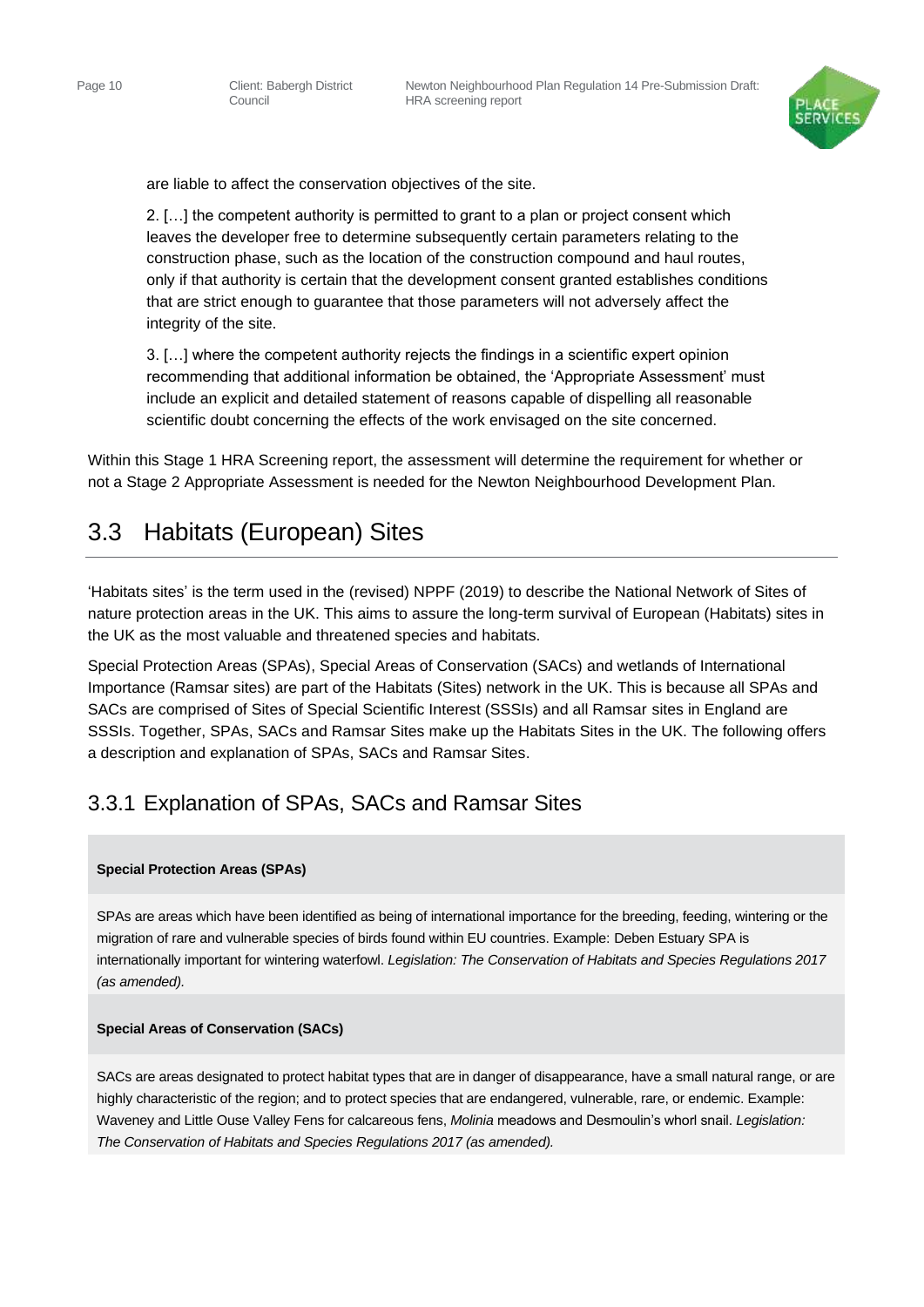

#### **Ramsar Sites (Wetlands of International Importance)**

Ramsar Sites are designated to protect the biological and physical features of wetlands, especially for waterfowl Habitats. Example: Redgrave and South Lopham Fens is an extensive example of lowland base-rich valley, remarkable for its lack of fragmentation which supports many rare and scarce invertebrates, including a population of the fen raft spider *Dolomedes plantarius*. Ramsar sites often overlap with SACs and SPAs and UK planning policy determines that they should be accorded the same importance when developments are proposed. *Legislation: Ramsar Convention (1971) – Wetlands of International Importance.*

### <span id="page-10-0"></span>3.3.2 Habitats Sites to be considered

There are 4 Habitats sites (SPA/SAC/Ramsar) which lie within 20 km of Newton parish and are shown on the map in Appendix 2.

<span id="page-10-3"></span>

| Table 1: | Habitats Sites within 20km of the development |
|----------|-----------------------------------------------|
|----------|-----------------------------------------------|

| <b>SPA</b>                        | <b>SAC</b> | Ramsar                            |
|-----------------------------------|------------|-----------------------------------|
| <b>Stour and Orwell Estuaries</b> |            | <b>Stour and Orwell Estuaries</b> |
| Abberton Reservoir                |            | Abberton Reservoir                |

After consideration of the Zones of Influence (ZoI) as shown on MAGIC website [www.magic.gov.uk,](http://www.magic.gov.uk/) the Plan area does not lie within the 13km ZoI for The Stour and Orwell SPA or Ramsar site nor the Impact Risk Zone for Abberton Reservoir SPA. It was therefore concluded that none of the Habitats Sites should be assessed for any likely significant effects resulting from the Newton Neighbourhood Plan Regulation 14 Pre-Submission Draft.

#### <span id="page-10-1"></span>3.3.3 Conservation Objectives

Information on each of the above Habitats sites has been obtained from the Natural England website.

The justification for the importance of each Habitats site and the reasons for designation - the Conservation Objectives and Designation Features - for each site are included in Appendix 3. It also reflects the Supplementary Advice for Conservation Objectives which describes the range of ecological attributes that are most likely to contribute to a site's overall integrity and key vulnerabilities to consider within Habitats Regulations assessments.

## <span id="page-10-2"></span>3.4 Method and Approach

The Neighbourhood Planning (General) Regulations 2012, state that submitted Plans need to be accompanied by a statement explaining how the proposed Plan meets the 'basic conditions' set out in Schedule 4B of the 1990 Town and Country Planning Act. These basic conditions include a requirement to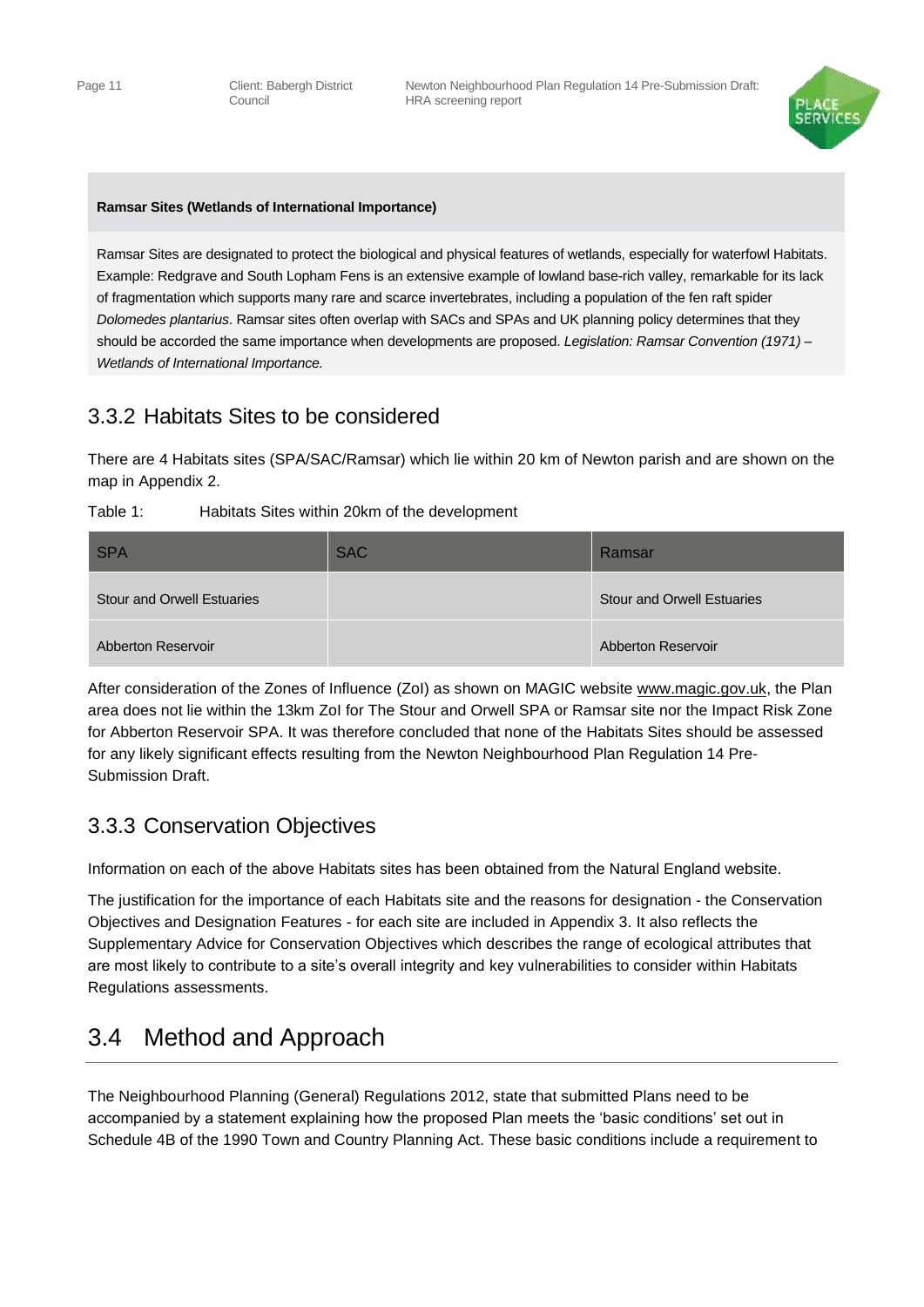

demonstrate how the Plan is compatible with EU obligations, which includes the need to undertake a HRA screening report; this is necessary to ensure the making of the neighbourhood plan is not likely to have a significant effect on a Habitats site (European site or a European offshore marine site), either alone or in combination with other plans or projects.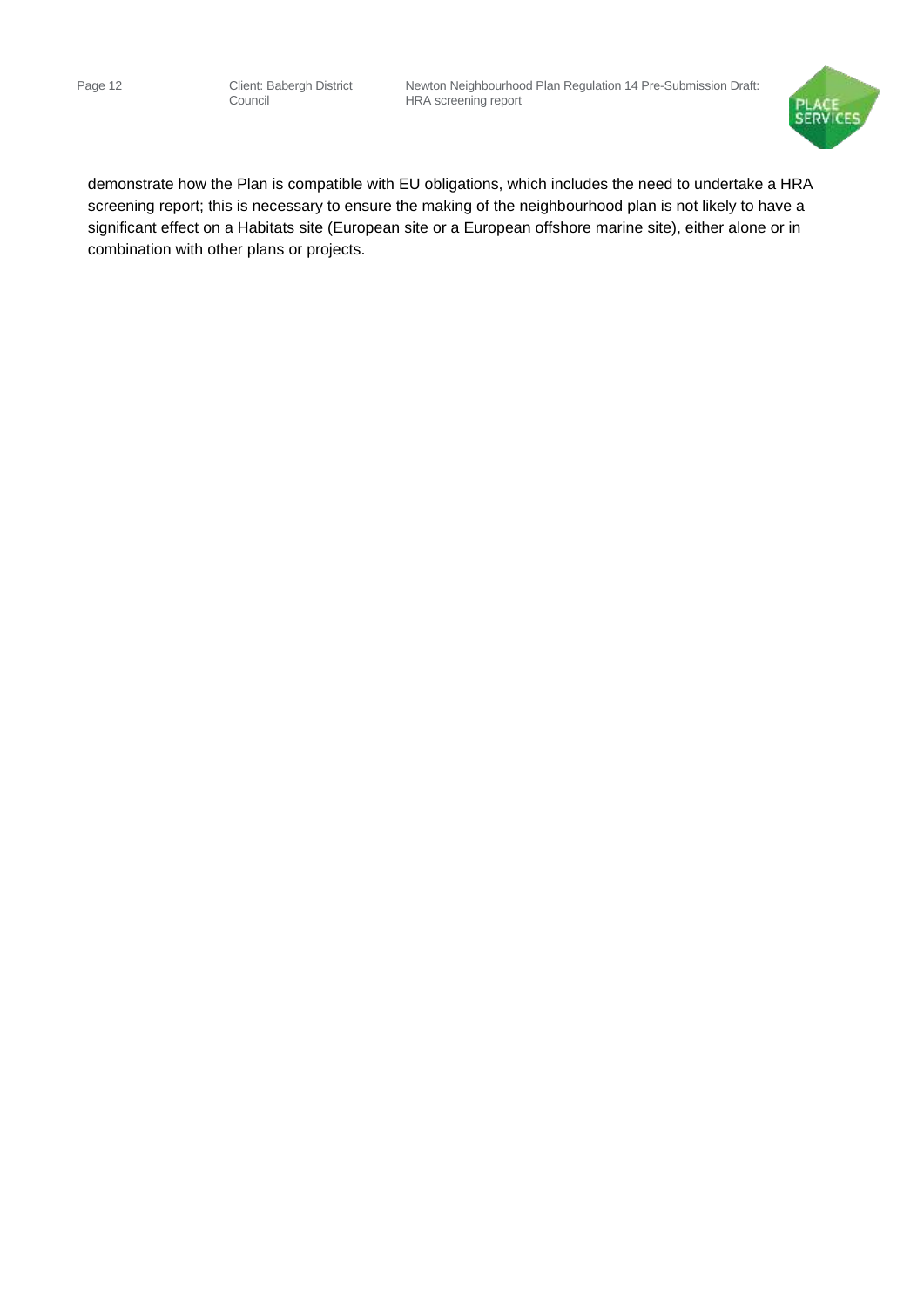

#### Outline of the four stage approach to the assessment of plans under the Habitats **Regulations**



Extract from The Habitats Regulations Assessment Handbook, www.dtapublications.co.uk @ DTA Publications Limited (September) 2013 all rights reserved This work is registered with the UK Copyright Service

<span id="page-12-0"></span>Figure 1: Outline of the Four Stage Approach to the Assessment of Plans under the Habitats Regulations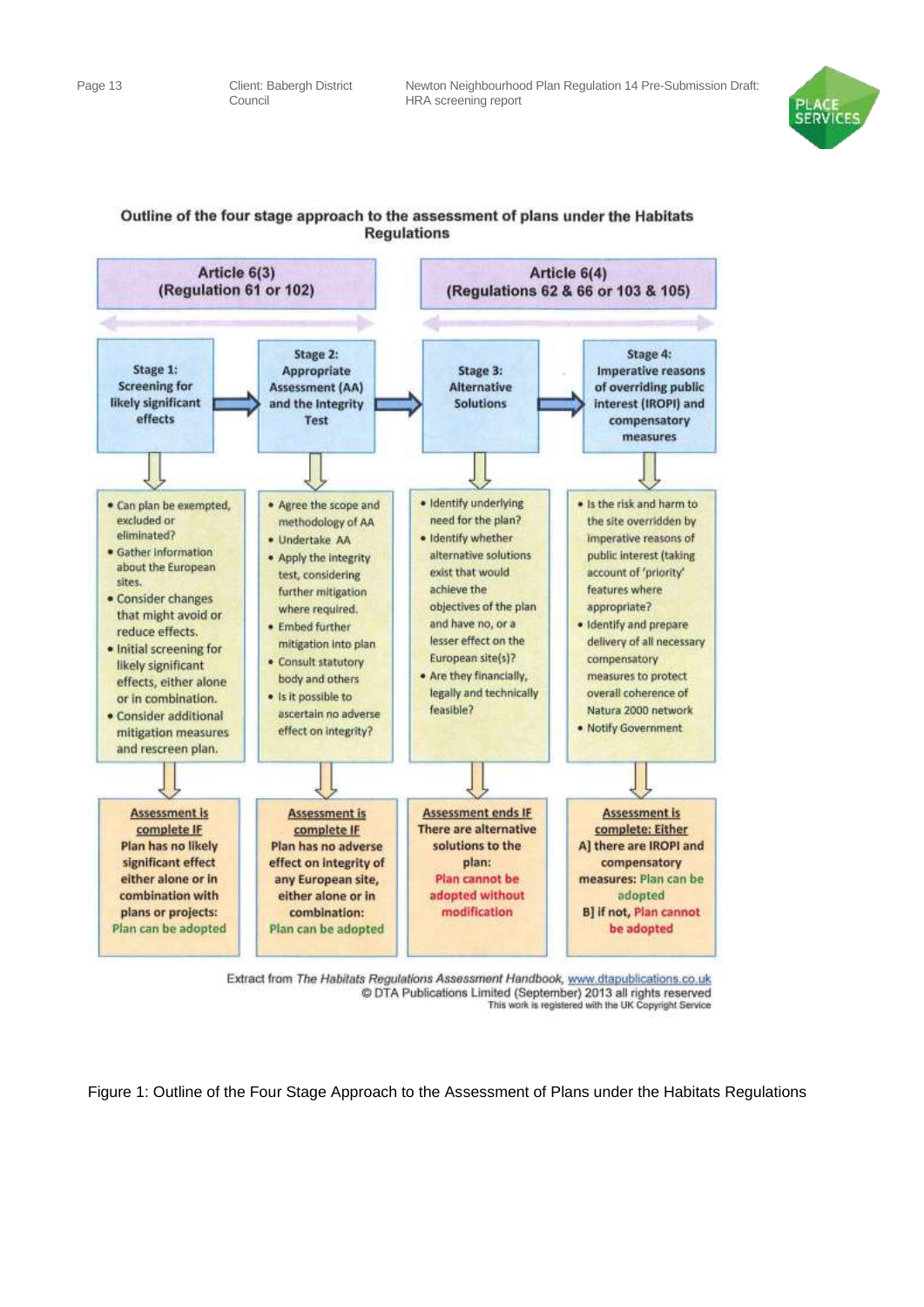

### 3.4.1 Stage 1: HRA screening

This screening stage identifies if alternatives are needed because any policies or projects will have an impact on a Habitats Site, amendments need to be made in Neighbourhood Development Plans. Table 4 identifies the different categories assigned to each policy in the plan: Category A identifies those policies or projects that may not result in a Likely Significant Effect and are considered to have No Negative Effect. Category B identifies those policies or projects that will have No Likely Significant Effect. Category C identifies those policies or projects that might have Likely Significant Effect and thus upon a European Site either alone or in combination with other plans or projects.

Each of the policies in the Newton Neighbourhood Plan has been screened to identify whether they would have any impact on a Habitats Site and allocated to a category as listed in Table 2.

#### <span id="page-13-1"></span>Table 2: Screening categorisation

#### **Category A: No negative effect**

Policies or projects that will not be likely to have any negative effect on a Habitats site.

#### **Category B: No Likely Significant Effect**

Policies or projects that could have an effect but would not be likely to have a likely significant effect on a Habitats site alone or in combination. This conclusion could only be reached if the effects, even in combination and taking the precautionary principle into account, are considered trivial.

#### **Category C: Likely Significant Effect**

Policies or projects which are predicted to have a likely significant effect on a Habitats Site either on its own or in combination with other plans and projects and require revision or further assessment (Appropriate Assessment).

### <span id="page-13-0"></span>3.4.2 Potential impacts of the Newton Neighbourhood Plan on Habitats Sites

There are a wide range of potential impacts from development which can be summarised as -

- Land take by developments;
- Impact on protected species found within but which travel outside the protected sites (functionally linked land) may be relevant where development could result in effects on qualifying interest species within the Habitats site, for example through the loss of feeding grounds for an identified species.
- Increased disturbance, for example from recreational use resulting from new housing development and / or improved access due to transport infrastructure projects;
- Changes in water availability, or water quality as a result of development and increased demands for water treatment, and changes in groundwater regimes due to increased impermeable areas;
- Changes in atmospheric pollution levels due to increased traffic, waste management facilities etc. Pollution discharges from developments such as industrial developments, quarries and waste management facilities.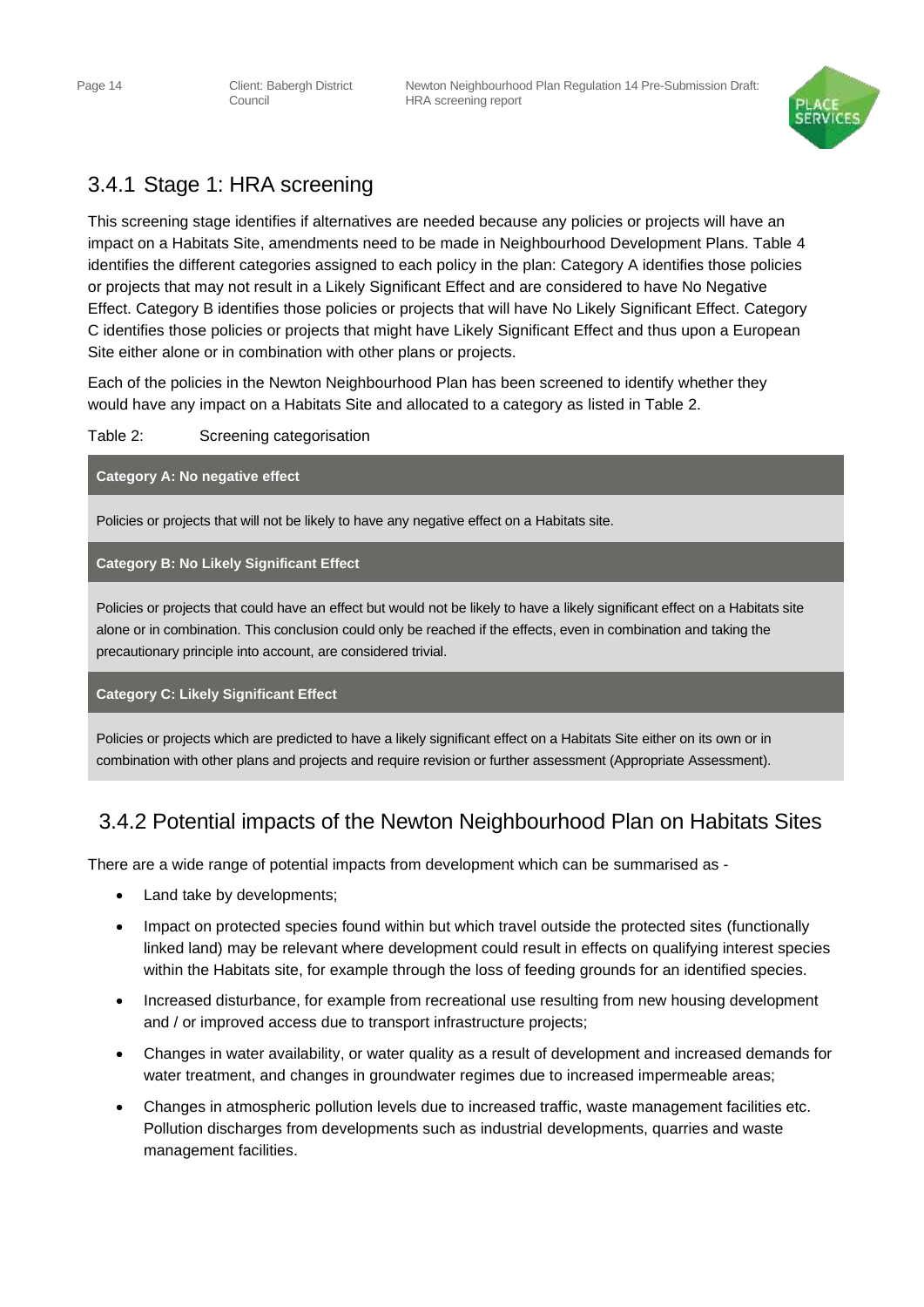

Each policy in the neighbourhood plan will therefore be assessed against the above criteria in the table below.

<span id="page-14-1"></span>

| Table 3: Assessment of potential impacts |
|------------------------------------------|
|------------------------------------------|

| <b>Nature of potential</b><br>impact                          | How the Newton Neighbourhood<br>Plan (alone or in combination with<br>other plans and project) could affect<br>a Habitats site?                                                                                                                                                                                                      | Why these effects are/ not considered likely to be<br>significant? |
|---------------------------------------------------------------|--------------------------------------------------------------------------------------------------------------------------------------------------------------------------------------------------------------------------------------------------------------------------------------------------------------------------------------|--------------------------------------------------------------------|
| Land take by<br>development                                   | The Plan area is outside the boundaries<br>of the 4 Habitats within scope of this<br>HRA.                                                                                                                                                                                                                                            | N/A                                                                |
| Impact on protected<br>species outside the<br>protected sites | The Plan area does not contain any<br>functionally linked land for use by<br>designated features of the Habitats sites.                                                                                                                                                                                                              | N/A                                                                |
| Recreational<br>pressure and<br>disturbance                   | HRA / AA work undertaken at the Local<br>Plan level indicates that there is no<br>potential pathway for development in the<br>Plan area to impact on the SAC, SPA &<br>Ramsar sites within the scope of the<br>HRA as the Parish lies outside the 13km<br>Zones of Influence of all Habitats sites<br>within the Suffolk Coast RAMS. | N/A                                                                |
| Water quantity and<br>quality                                 | It is considered that there is no pathway<br>for development to result in impacts on<br>water.                                                                                                                                                                                                                                       | N/A                                                                |
| Changes in air &<br>noise pollution levels                    | It is considered that there is no pathway<br>for development to result in pollution<br>impacts.                                                                                                                                                                                                                                      | N/A                                                                |

# <span id="page-14-0"></span>3.5 Results of HRA Screening of Newton Neighbourhood Plan Policies

The HRA Screening exercise explores whether there will be any Likely Significant Effect resulting from the Plan's policies. These Policies are:

Policy NEWT 1 - Development Strategy

Policy NEWT 2 - Local Housing Need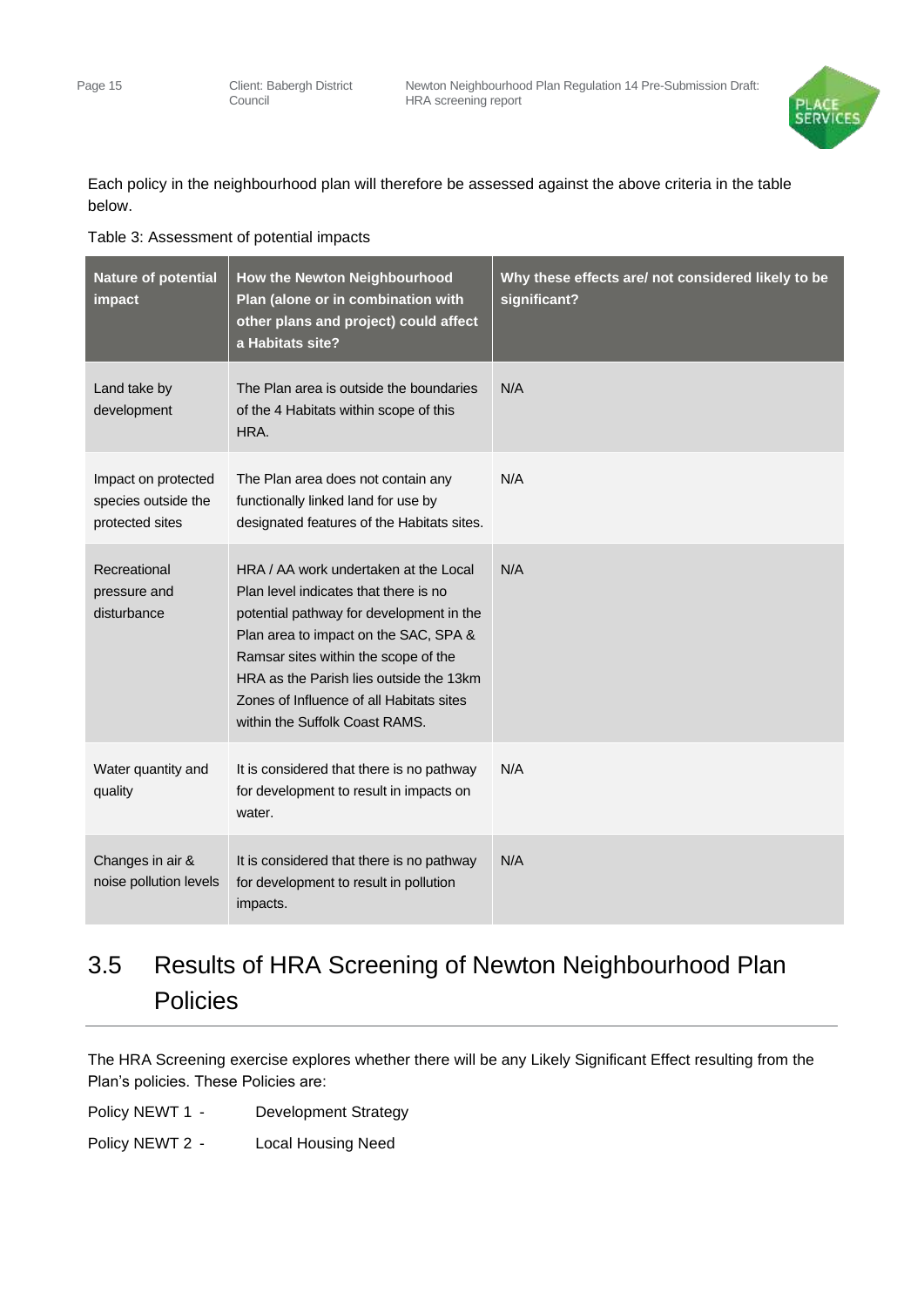

| Policy NEWT 3 - | Character and Design of Development                       |
|-----------------|-----------------------------------------------------------|
| Policy NEWT 4 - | Local Green Spaces                                        |
| Policy NEWT 5 - | Protection of Local Landscape and Views                   |
| Policy NEWT 6 - | Renewable Energy                                          |
| Policy NEWT 7 - | Maximising Wildlife and Biodiversity                      |
| Policy NEWT 8 - | <b>Ensuring Pedestrian Safety and Encouraging Walking</b> |
| Policy NEWT 9 - | Provision and Enhancement of Community Facilities         |

This section considers each policy in turn and the results of the screening exercise is recorded in Table 4.

#### <span id="page-15-0"></span>Table 4: Summary of findings from the HRA screening

| <b>Policy</b> |                                                                                                                                                                                                                                                                                                                                                                                                                                                                                                                                                | <b>Will Policy have Likely</b><br><b>Significant Effect on a Habitats</b><br>Site? | <b>Recommendations</b>         |
|---------------|------------------------------------------------------------------------------------------------------------------------------------------------------------------------------------------------------------------------------------------------------------------------------------------------------------------------------------------------------------------------------------------------------------------------------------------------------------------------------------------------------------------------------------------------|------------------------------------------------------------------------------------|--------------------------------|
| 1.            | <b>Policy NEWT 1 - Development Strategy</b><br>New development proposals in Newton should<br>be commensurate with its designation as a<br>Hinterland Village. Development will be<br>prioritised on underused parcels of land within<br>the defined settlement boundary (as shown on<br>the Policies Map) and must reflect the character<br>of the surrounding area.                                                                                                                                                                           | No, Category A                                                                     | No specific<br>recommendations |
| 2.            | Proposals for development located outside the<br>settlement boundary will only be permitted<br>where it can be satisfactorily demonstrated that<br>there is an identified local need for the proposal,<br>that it cannot be satisfactorily located within the<br>settlement boundary and, that it will provide<br>tangible benefits to the local community.                                                                                                                                                                                    |                                                                                    |                                |
| 1.            | <b>Policy NEWT 2 - Local Housing Need</b><br>Proposals for the development of small-scale<br>affordable housing schemes on rural exception<br>sites outside the settlement boundary, where<br>housing would not normally be permitted by<br>other policies, will be supported where there is a<br>proven local need and provided that the<br>housing:<br>a. remains affordable in perpetuity;<br>b. is for people that are in housing need<br>because they are unable to buy or rent<br>properties in Newton village at open-market<br>prices; | No, Category A                                                                     | No specific<br>recommendations |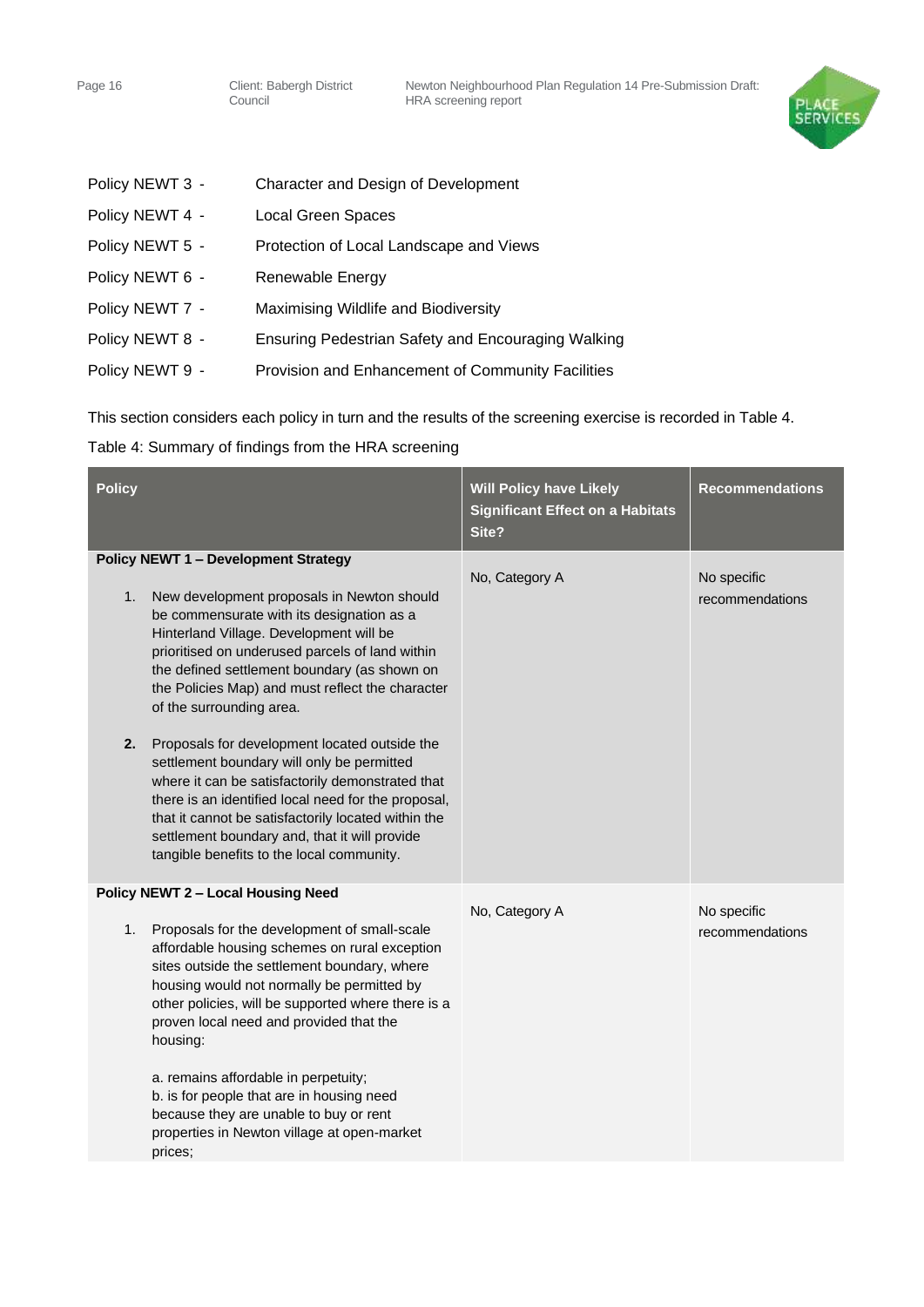

c. is offered, in the first instance, to people with a demonstrated local connection, as defined by the Babergh Choice Based Lettings Scheme. Where there is no local connection, a property should then be offered to those with a demonstrated need for affordable housing in neighbouring villages.

- 2. These restrictions should be delivered through a legal agreement attached to the planning consent for the housing. Applications for such development will be considered in relation to the appearance and character of the surrounding area, the potential impact on residential amenity and highway safety.
- 3. To be acceptable, proposals should demonstrate that a local need exists which cannot be met by applying normal planning policy for the provision of affordable homes in association with market housing. Any application for affordable housing in respect of this policy should be accompanied by a detailed needs assessment and the accommodation proposed should contribute to meeting this proven need.
- 4. In exceptional circumstances, a small number of market homes will be permitted where demonstrated that these are financially essential to facilitate the delivery of affordable units.

#### **Policy NEWT 3 – Character and Design of Development**

- 1. Proposals for new development must reflect character and appearance of the surround area and demonstrate high quality des Where applicable, reference should be the identified features of the relevant cl area as identified on the Policies Map.
- 2. The design and layout of development recognise key features of the landscap character and heritage and seek to refl through:

a. the use of good quality materials tha complement the existing palette of mat used within the area; and b. the scale and mass of buildings being keeping with those that surround them.

| eflect the<br>unding<br>ign.<br>made to<br>haracter | No, Category A | No specific<br>recommendations |
|-----------------------------------------------------|----------------|--------------------------------|
| must<br>e, built<br>lect these                      |                |                                |
| ıt<br>terials                                       |                |                                |
| າg in<br>ä,                                         |                |                                |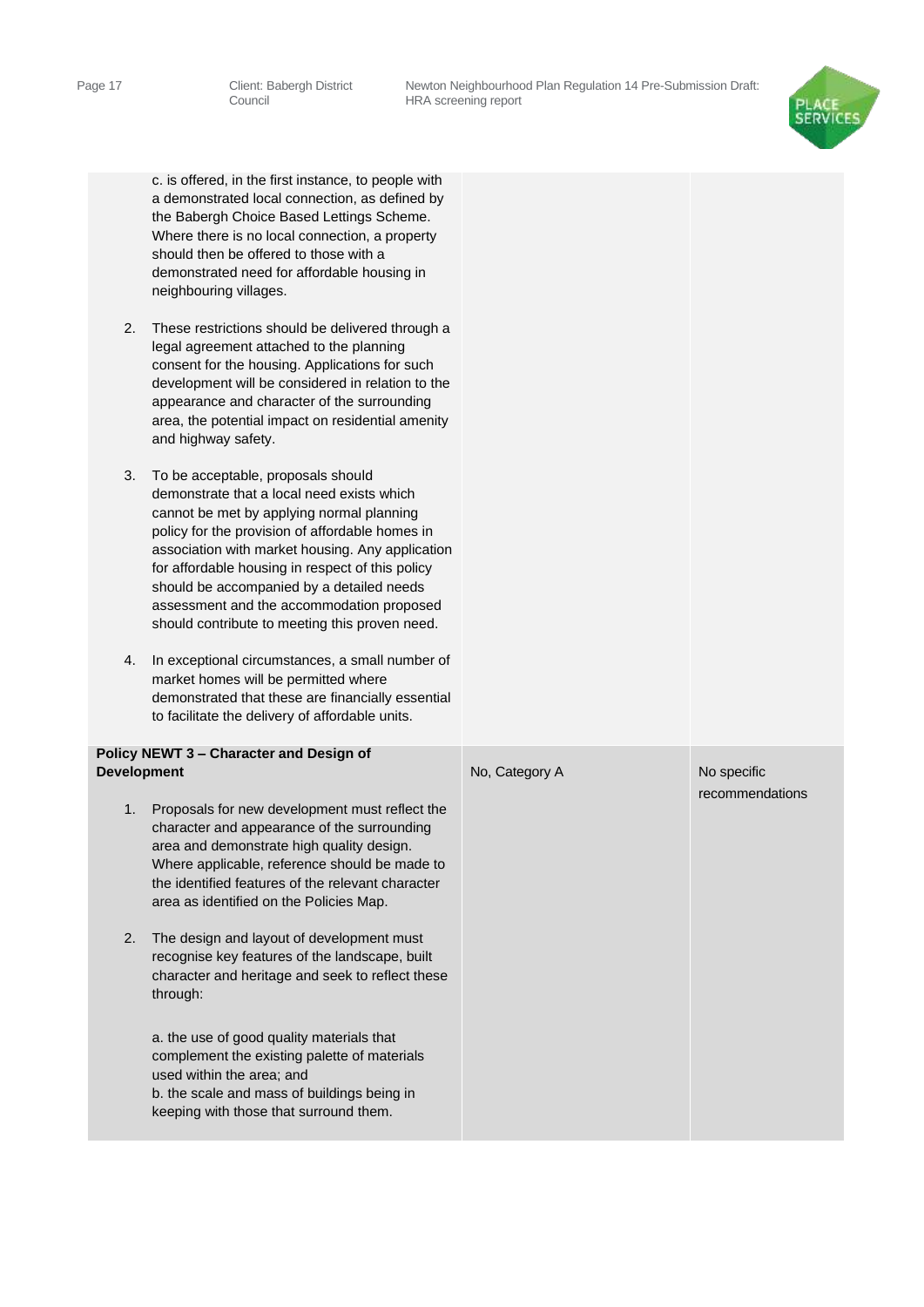

| 3.           | Boundary treatments are particularly important<br>to the setting of development. Residential<br>proposals should include details of boundary<br>treatments and other means of enclosure and<br>demonstrate how the boundaries between<br>properties and public space will enhance the<br>environmental setting. Boundary treatments<br>must be appropriate to ensure they are long<br>lasting. |                |                                |
|--------------|------------------------------------------------------------------------------------------------------------------------------------------------------------------------------------------------------------------------------------------------------------------------------------------------------------------------------------------------------------------------------------------------|----------------|--------------------------------|
| 4.           | Development is encouraged to maximise<br>sustainable design and construction techniques<br>and to incorporate a range of energy efficiency<br>features into any new or renovated buildings and<br>supporting infrastructure.                                                                                                                                                                   |                |                                |
|              | 5. Development of new dwellings that involves the<br>loss of garden space will not be permitted.                                                                                                                                                                                                                                                                                               |                |                                |
|              | <b>Policy NEWT 4 - Local Green Spaces</b>                                                                                                                                                                                                                                                                                                                                                      |                |                                |
| 1.           | The following areas shown on the Policies Map<br>are designated as Local Green Spaces:<br>a. Newton Green village playing field and play<br>spaces<br>b. Newton Green Golf Course / common land                                                                                                                                                                                                | No, Category A | No specific<br>recommendations |
| 2.           | c. Newton allotments<br>d. All Saints Church churchyard<br>Proposals for development on a Local Green<br>Space will only be permitted in very special<br>circumstances.                                                                                                                                                                                                                        |                |                                |
| <b>Views</b> | Policy NEWT 5 - Protection of Local Landscape and                                                                                                                                                                                                                                                                                                                                              | No, Category A | No specific                    |
|              | 1. Development proposals are expected to<br>preserve and enhance the high quality<br>landscape of Newton parish.                                                                                                                                                                                                                                                                               |                | recommendations                |
| 2.           | Notable features on the landscape such as<br>mature trees, hedgerows and ponds must be<br>retained and incorporated into the design and<br>layout of any development. Any proposals for<br>development outside the settlement boundary<br>must demonstrate that they will not have a<br>detrimental impact on the landscape, particularly<br>in terms of their location, layout and scale.     |                |                                |
| 3.           | Development proposals are expected to<br>preserve the following views of significance in<br>Newton, as shown on the Policies Map:                                                                                                                                                                                                                                                              |                |                                |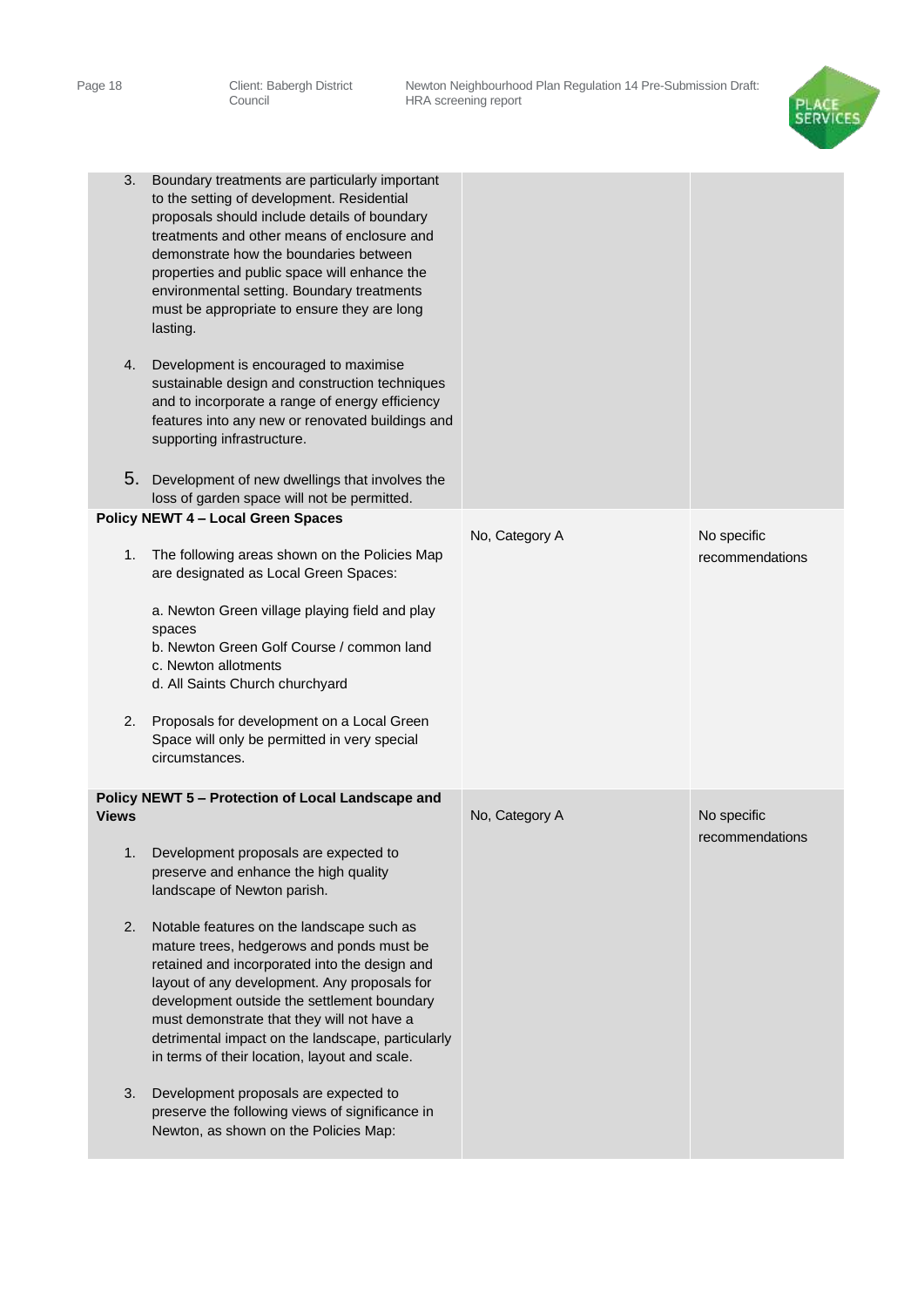

|                | a. View across The Green towards the Saracens<br>Head<br>b. View to church tower from Valley Farm<br>c. View north across The Green<br>d. View south from Newton across The Green.                                                                                                                                                                                                                                                                                              |                |                                |
|----------------|---------------------------------------------------------------------------------------------------------------------------------------------------------------------------------------------------------------------------------------------------------------------------------------------------------------------------------------------------------------------------------------------------------------------------------------------------------------------------------|----------------|--------------------------------|
|                | <b>Policy NEWT 6 - Renewable Energy</b>                                                                                                                                                                                                                                                                                                                                                                                                                                         |                |                                |
|                | Renewable energy schemes, particularly those that<br>provide a direct benefit to the community, will be<br>encouraged, subject to their impact on the landscape.                                                                                                                                                                                                                                                                                                                | No, Category A | No specific<br>recommendations |
|                | Policy NEWT 7 - Maximising Wildlife and Biodiversity                                                                                                                                                                                                                                                                                                                                                                                                                            | No, Category A | No specific                    |
| 1 <sub>1</sub> | Development proposals that incorporate into<br>their design features which encourage wildlife to<br>thrive will be strongly supported.                                                                                                                                                                                                                                                                                                                                          |                | recommendations                |
| 2.             | All new housing proposals shall incorporate<br>provision for local wildlife to thrive. Specific<br>examples of such provision include:                                                                                                                                                                                                                                                                                                                                          |                |                                |
|                | a. Bird and bat boxes and hedgehog runs;<br>b. Measures to support character species of<br>fauna and flora;<br>c. Planting schemes including native species of<br>trees and shrubs and nectar-rich plants for bees<br>and other pollinators;<br>d. Veteran tree retention;<br>e. A sustainable drainage systems (SuDS)<br>approach to natural water management and<br>flood resilience, including soft, green<br>landscaping and wetland habitat close to where<br>people live. |                |                                |
| 3.             | Planting, landscaping and features which<br>encourage wildlife in new development should<br>connect wider ecological networks where<br>possible.                                                                                                                                                                                                                                                                                                                                |                |                                |
| 4.             | Development that is required to provide SuDS is<br>expected to be provided on site, unless there<br>are clear reasons why this is not possible.                                                                                                                                                                                                                                                                                                                                 |                |                                |
| 5.             | SuDS provision must demonstrate how its<br>design will enhance wildlife and biodiversity as<br>well as minimise the impacts of flooding. Such<br>development is encouraged to demonstrate the<br>use of a wide range of creative SuDS solutions,<br>for example through the provision of SuDS as<br>part of green spaces, green roofs, permeable<br>surfaces and rain gardens. Only where it is                                                                                 |                |                                |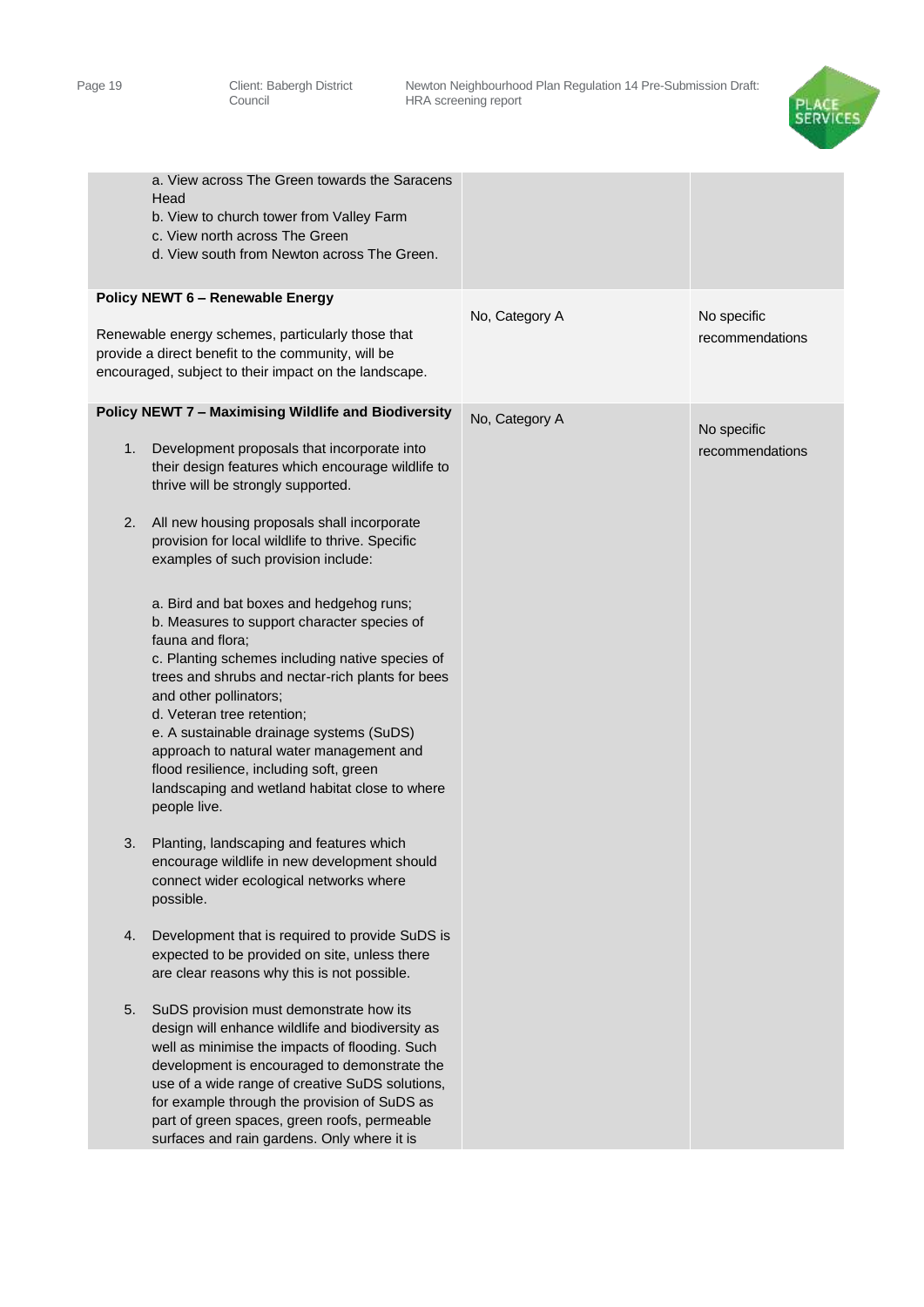No, Category A No specific



demonstrably unviable or not feasible will an absence of any on-site SuDS provision be permissible in such developments.

6. Development proposals should be supported by a drainage scheme maintenance plan which demonstrates a schedule of activities, access points, outfalls and any biodiversity considerations. The maintenance plan should also include an indication of the adopting or maintaining authority or organisation and may require inclusion within a register of drainage features.

#### **Policy NEWT 8 – Ensuring Pedestrian Safety and Encouraging Walking**

- 1. Development proposals are encouraged to incorporate features and layouts in their design which encourage people to walk rather than use less sustainable modes of travel such as the private car for local journeys. This includes providing access to footways, public rights and way and to other routes into the countryside and to local services and facilities.
- 2. Proposals for new development must provide safe access for vehicles, cyclists and pedestrians with adequate visibility. In particular, development proposals that generate an increased need for parking must ensure that all vehicle parking is provided in accordance with adopted SCC Parking Standards in order to minimise obstruction of the local road network.

#### **Policy NEWT 9** ‐ **Provision and Enhancement of Community Facilities**

- 1. The provision and enhancement of community facilities and services in Newton that contribute to the quality of village life and improve the sustainability of the village are encouraged. In particular, proposals to provide a community shop/café will be strongly supported.
- 2. Proposals for the flexible use and/or expansion of existing buildings for community uses will be permitted, subject to demonstrating good design and that they do not have a significant impact on the landscape.



recommendations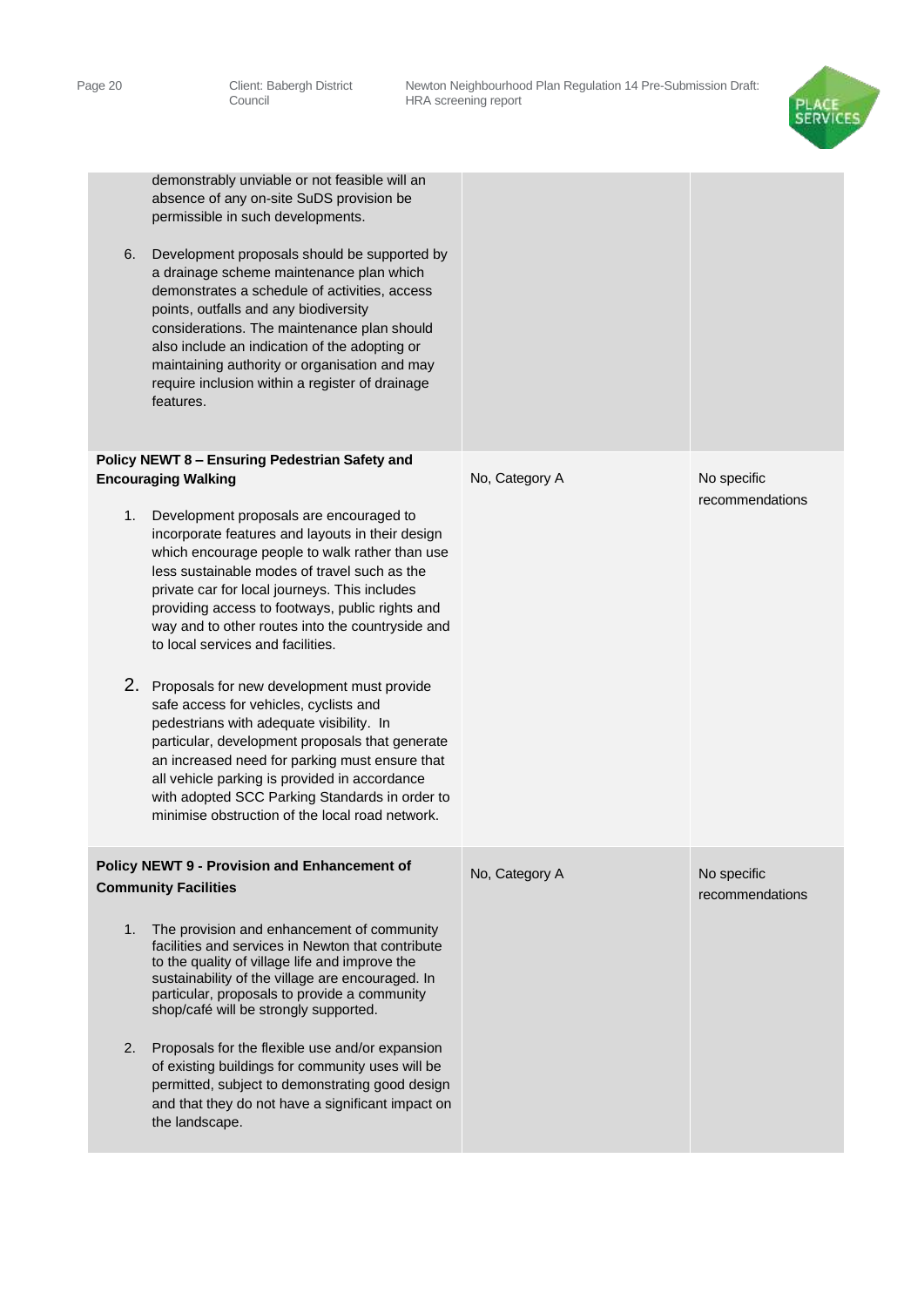

### 3.5.1 Recommendations

There are no recommendations for the policies in this Regulation 14 draft Neighbourhood Development Plan as they have all been assigned to Category A (no negative effect) with no need to amend policy text.

As there is no Likely Significant Effect from the Plan alone, it is necessary to assess the likely effects from the Plan in combination with other plans and projects; these are considered in Section 3.6.

## <span id="page-20-0"></span>3.6 Other Plans & Projects: In-Combination Effects

There are five relevant Plan level HRAs that have been carried out by Babergh DC or other organisations and these have been found, not to have an adverse effect on the integrity of Habitats sites being assessed in-combination with other plans and projects. There are no Projects considered to be relevant to this section.

<span id="page-20-1"></span>In the context of this HRA screening report, as the Regulation 14 draft Newton Neighbourhood Plan Regulation 14 Pre-Submission Draft Neighbourhood Plan does not allocate sites for development, it does not require any mitigation measures and therefore there will be no likely significant effect in combination with other plans and projects.

| <b>Statutory Body</b>             | <b>Title of HRA or Project</b>                                                                              | <b>Findings of HRA or</b><br><b>Project</b>                                                                                                                                                                                                                         | <b>Potential for in</b><br>combination effects                                              |
|-----------------------------------|-------------------------------------------------------------------------------------------------------------|---------------------------------------------------------------------------------------------------------------------------------------------------------------------------------------------------------------------------------------------------------------------|---------------------------------------------------------------------------------------------|
| Mid Suffolk District Council      | <b>Core Strategy Habitats</b><br><b>Regulations Assessment</b><br>(Appropriate Assessment)<br>October 2007) | The HRA found no likely<br>significant effects from the<br>Plan on the Breckland<br>SAC/SPA and Waveney<br>and Little Ouse Valley Fens<br>SAC.                                                                                                                      | It is considered that in<br>combination likely<br>significant effects are not<br>predicted. |
| St Edmundsbury Borough<br>Council | Core Strategy HRA<br>screening (2010)                                                                       | The HRA found no potential<br>for in combination effects<br>as no other current plans or<br>projects that are likely to<br>lead to significant effects on<br>the Breckland SAC/SPA or<br>the Waveney and Little<br>Ouse Valley Fens SAC<br>have been identified, or | It is considered that in<br>combination likely<br>significant effects are not<br>predicted  |

Table 5: Other plans or projects considered for in combination effects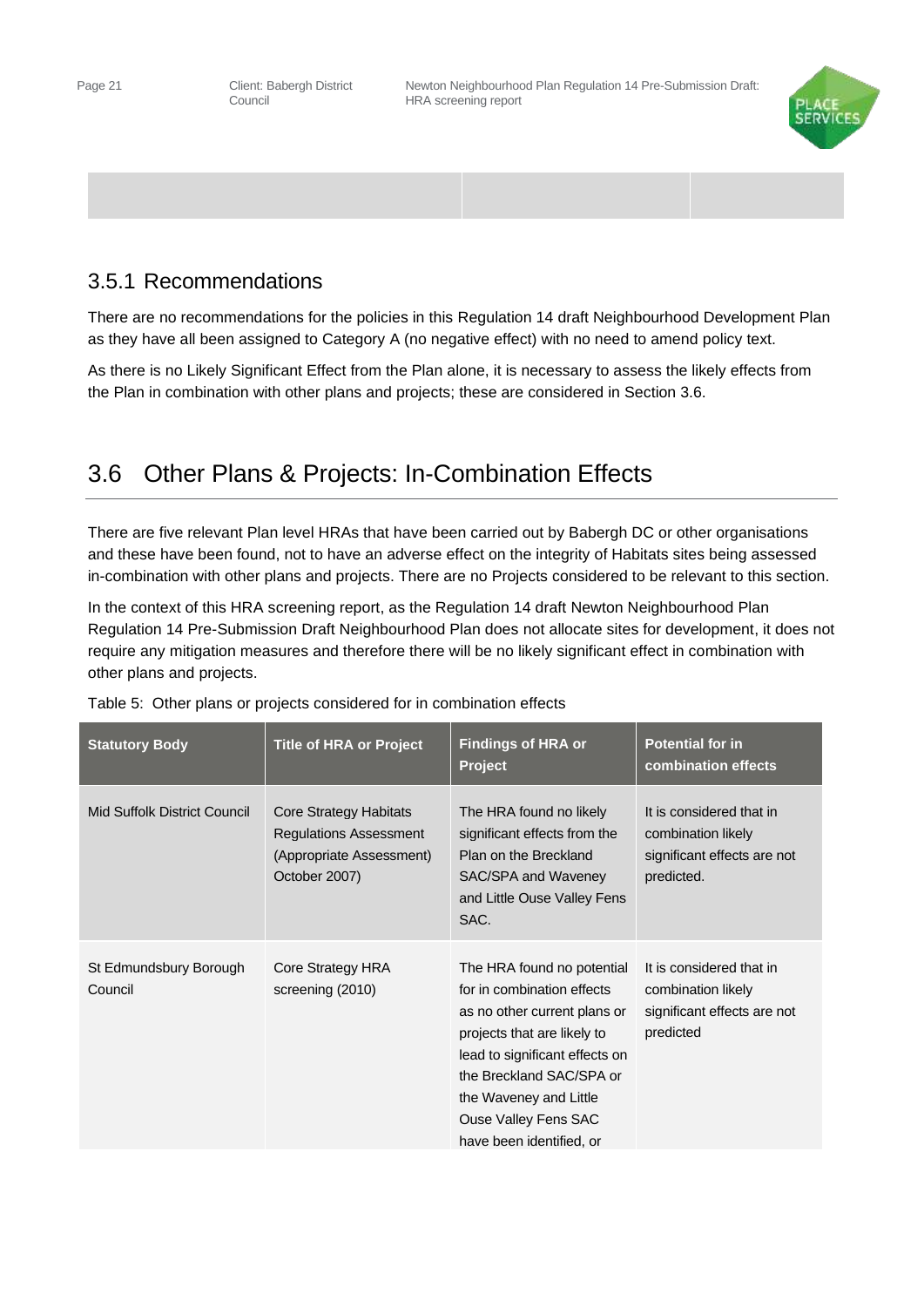

|                                                                        |                                                                                                                                           | where impacts have been<br>identified they have been<br>adequately mitigated.                                                                                                                                                                                                                                                                                                                                  |                                                                                                                                                                                                                                                                      |
|------------------------------------------------------------------------|-------------------------------------------------------------------------------------------------------------------------------------------|----------------------------------------------------------------------------------------------------------------------------------------------------------------------------------------------------------------------------------------------------------------------------------------------------------------------------------------------------------------------------------------------------------------|----------------------------------------------------------------------------------------------------------------------------------------------------------------------------------------------------------------------------------------------------------------------|
| <b>Babergh District Council</b>                                        | <b>Habitat Regulations</b><br>Assessment of Core<br>Strategy 2011                                                                         | The Core Strategy aims to<br>minimise impacts on the<br>Orwell and Stour estuaries,<br>a European-designated site<br>which supports species that                                                                                                                                                                                                                                                               | It is considered that in<br>combination likely<br>significant effects are not<br>predicted.                                                                                                                                                                          |
| <b>Suffolk Coastal District</b><br>Council                             | <b>Habitats Regulations</b><br>Assessment of the Suffolk<br><b>Coastal District Local Plan</b><br>at Final Draft Plan Stage<br>(Dec 2018) | It is recommended that the<br>Suffolk authorities should<br>be mindful of the potential<br>issue for impacts from air<br>quality and plan for more<br>detailed analysis of risks<br>across the county, to inform<br>the next plan reviews. This<br>should include air quality<br>modelling that incorporates<br>a specific consideration of<br>potential deposition rates<br>within 200m of European<br>sites. | Potential risk of traffic<br>emissions to Habitats sites<br>with features sensitive to air<br>pollution.<br>Recommendation that the<br>Council commits to working<br>with neighbouring<br>authorities to gather more<br>data to inform future Local<br>Plan reviews. |
| <b>Babergh District Council</b><br>and Mid Suffolk District<br>Council | Babergh & Mid Suffolk Joint<br><b>Local Plan Habitats</b><br><b>Regulations Assessment</b><br>including Appropriate<br>Assessment         | Embedded mitigation<br>measures for projects will<br>need to be considered in<br>project level HRA/AA<br>reports and secured by way<br>of any planning consent.<br>The Babergh & Mid Suffolk<br>Districts Joint Local Plan is<br>not predicted to have any<br>adverse effect on integrity<br>(AEOI) on any Habitats<br>Sites.                                                                                  | It is considered that in<br>combination likely<br>significant effects are not<br>predicted.                                                                                                                                                                          |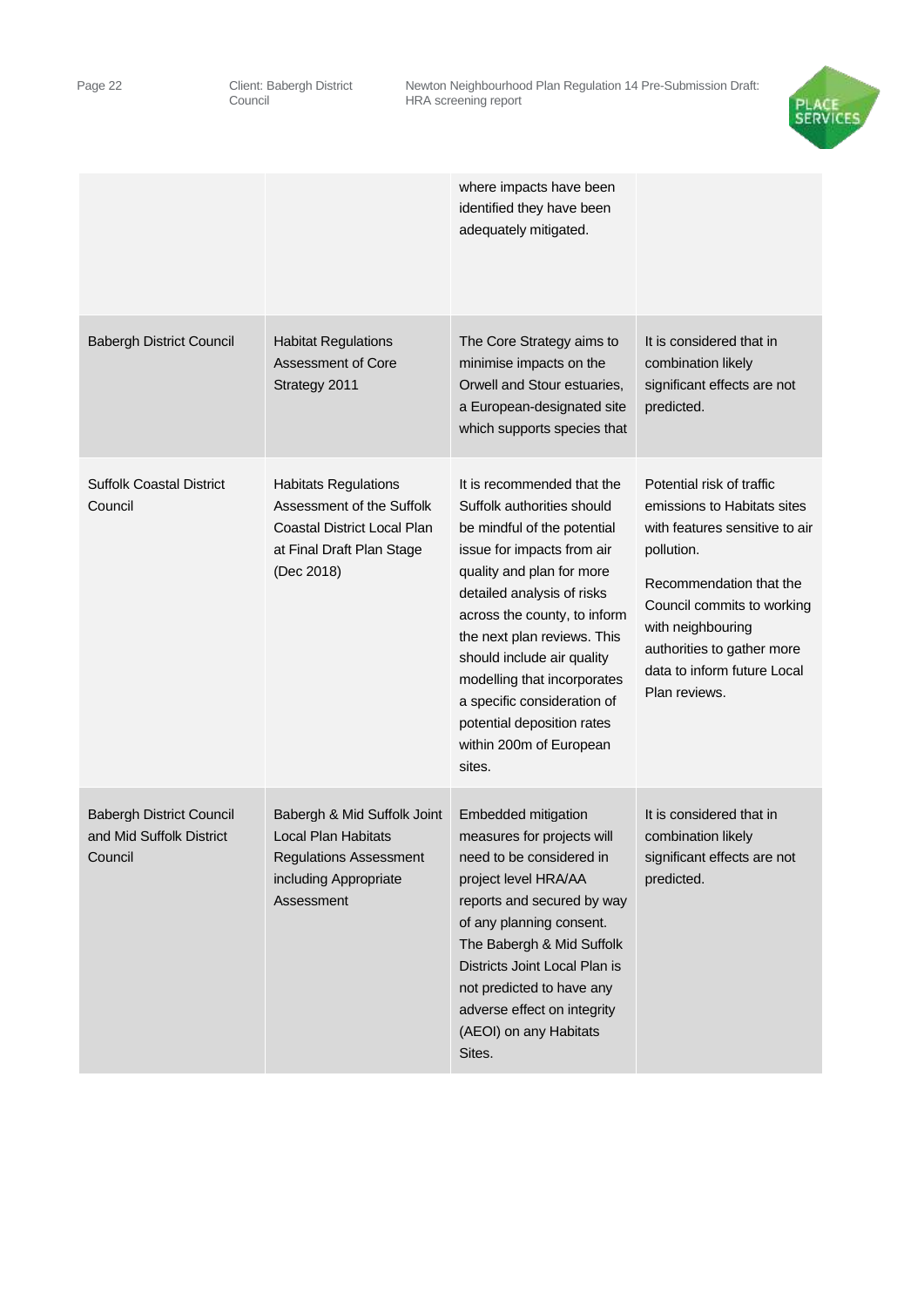

# <span id="page-22-0"></span>4. Conclusion

Subject to Natural England's review, this HRA Screening Report concludes that the Newton Neighbourhood Plan Regulation 14 Pre-Submission Draft is not predicted to result in any Likely Significant Effect on the Integrity of the Habitats sites in scope, either alone or in combination with other plans and projects.

The content of the Newton Neighbourhood Plan has, therefore, been **screened out** for any further assessment and Babergh DC can demonstrate its compliance with the Conservation of Habitats and Species Regulations 2017 (as amended).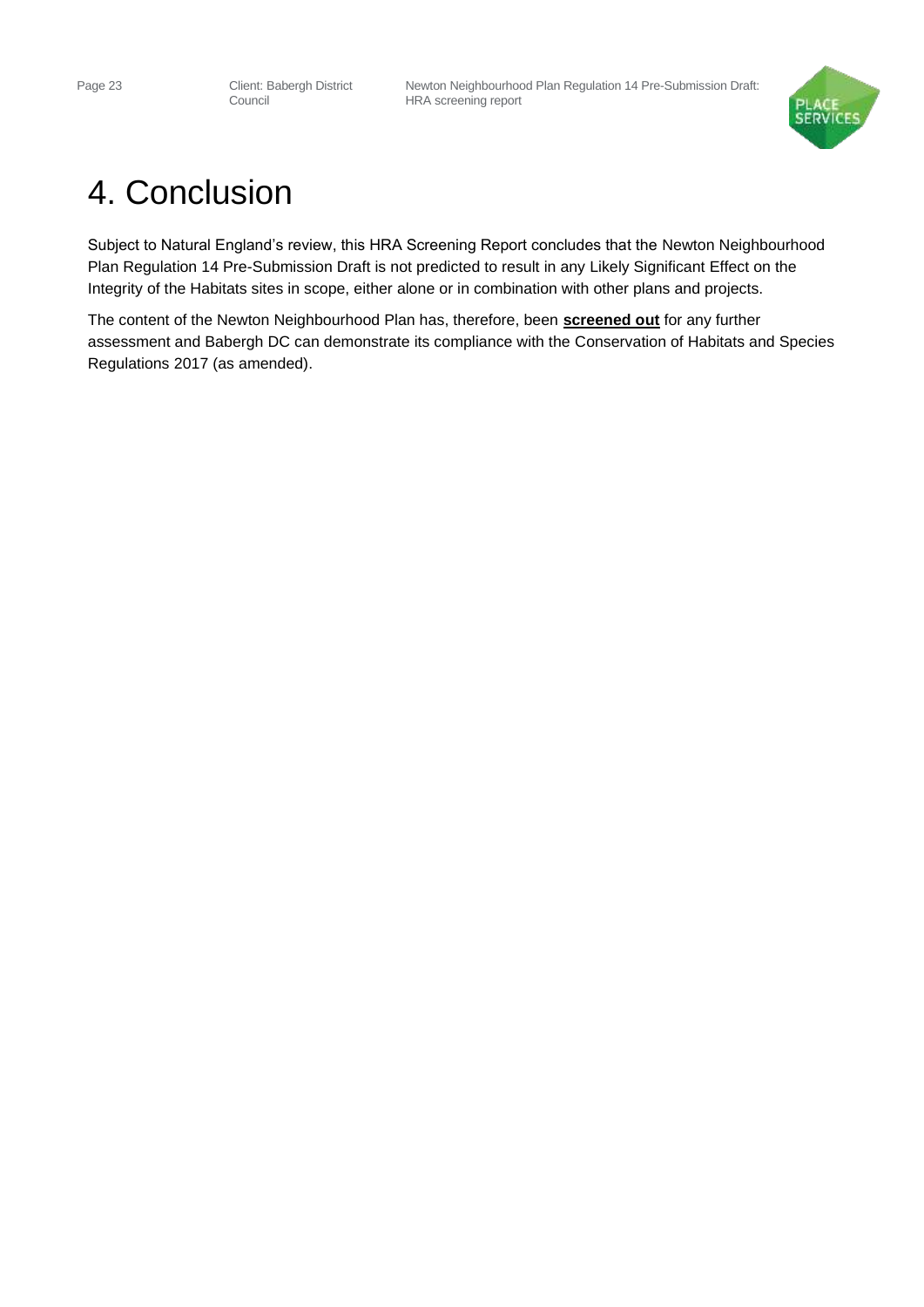

# <span id="page-23-0"></span>5. References

- Babergh and Mid Suffolk District Councils Joint Local Plan (2018)
- Natural England Conservation objectives for European Sites: East of England Website: <http://publications.naturalengland.org.uk/category/6581547796791296#content>
- Natural England Site Improvement Plans: East of England <http://publications.naturalengland.org.uk/category/4873023563759616>
- Place Services (June 2019) Babergh and Mid Suffolk District Councils Joint Local Plan Habitats Regulations Assessment including Appropriate Assessment
- Place Services (October 2020) Babergh and Mid Suffolk District Councils Joint Local Plan Habitats Regulations Assessment including Appropriate Assessment
- Newton Parish Council (2019) Newton Neighbourhood Plan Regulation 14 Pre-Submission Draft Neighbourhood Development Plan Regulation 14 Draft)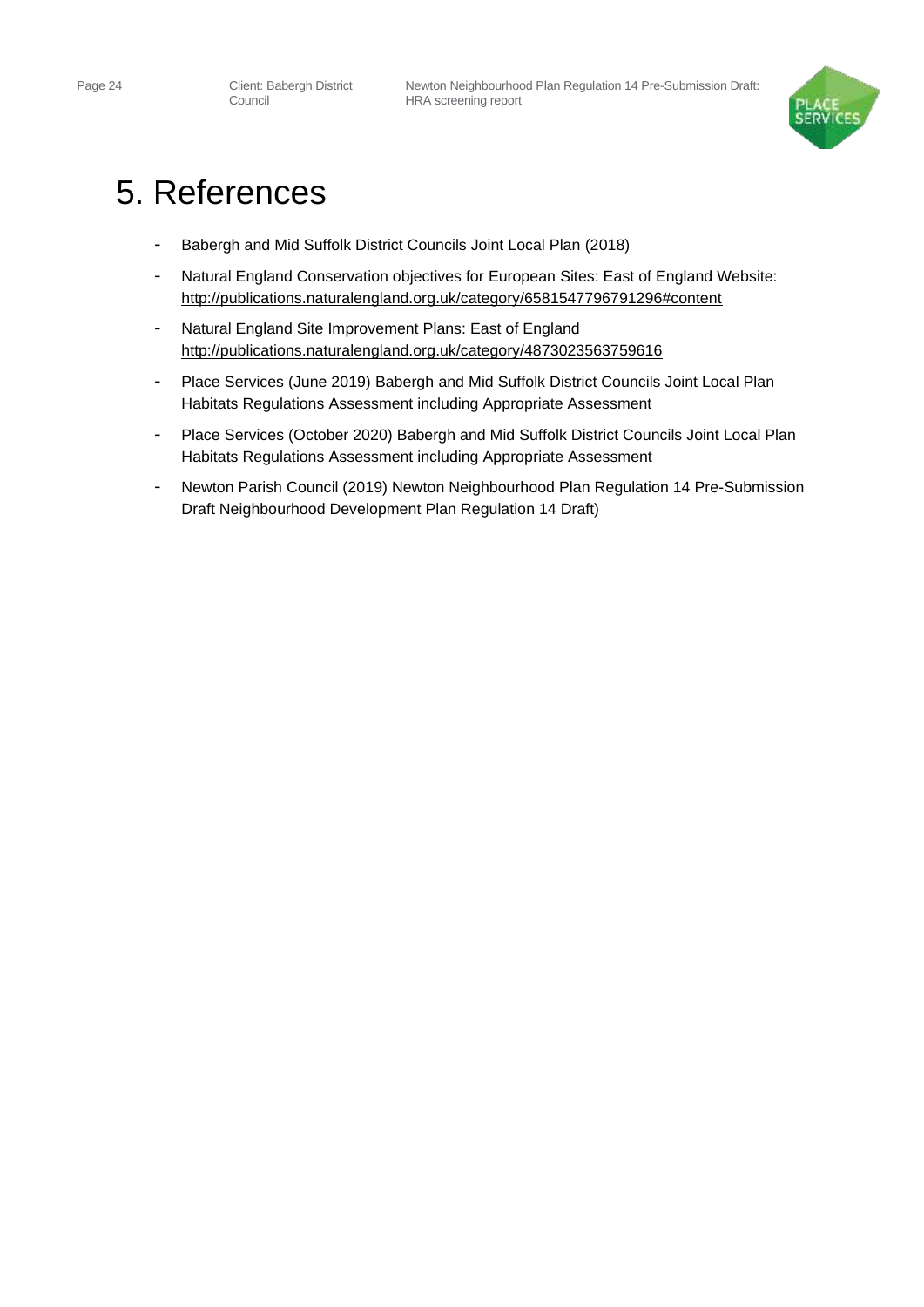

# <span id="page-24-0"></span>Appendix I

# <span id="page-24-1"></span>Newton Neighbourhood Plan Area



Source: Newton Neighbourhood Plan Regulation 14 Pre-Submission Draft (Newton Neighbourhood Plan Working Group, July 2020)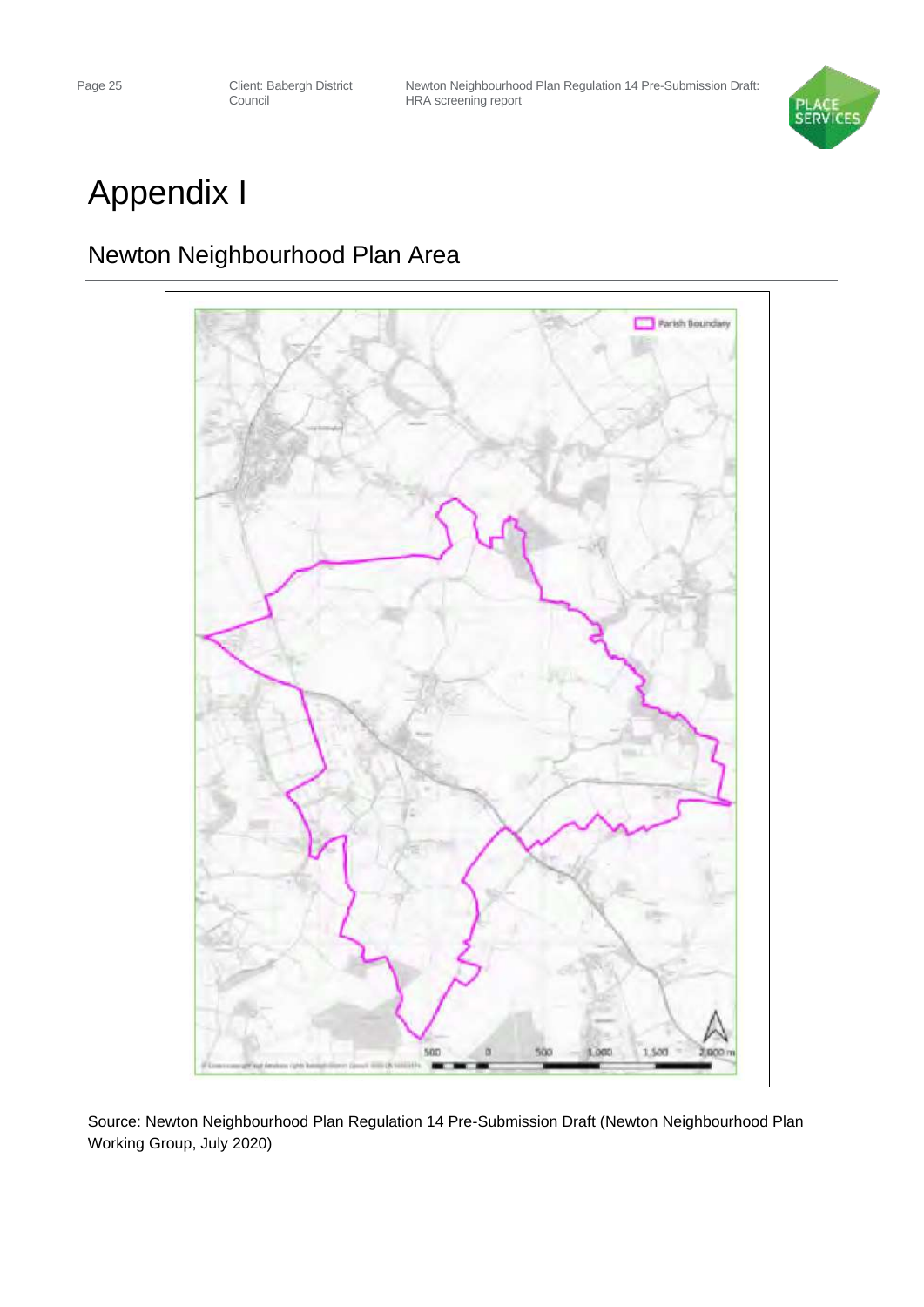

# <span id="page-25-0"></span>Appendix II

## <span id="page-25-1"></span>Newton Parish and Habitats Sites within 20km

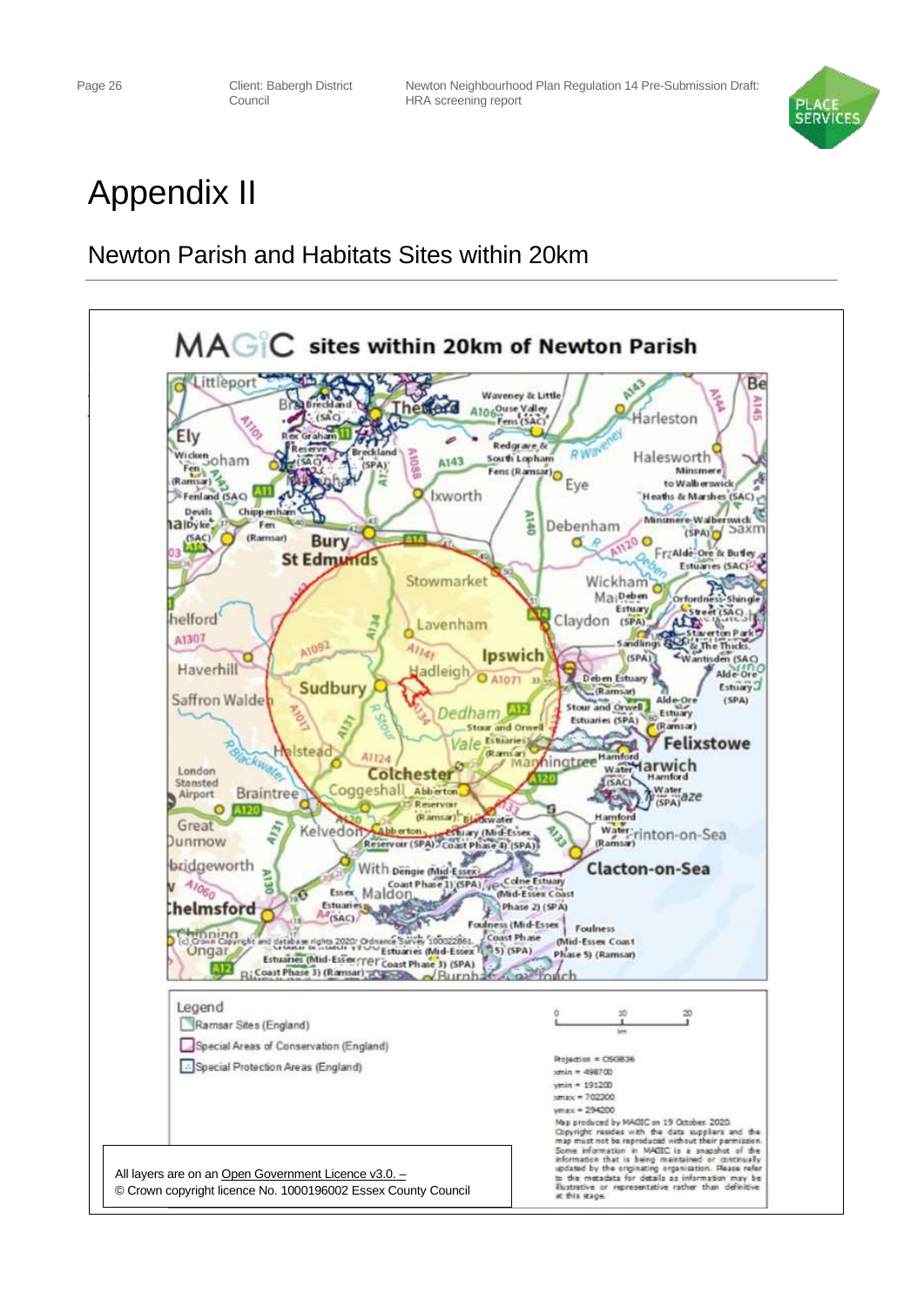

# <span id="page-26-0"></span>Appendix III

## <span id="page-26-1"></span>Characteristics of Habitats Sites

This appendix contains information about the Habitats Sites included in the scoping for this HRA. Information about each site's area, the site descriptions, qualifying features and pressures and threats are drawn from Natural England's Site Improvement Plans (SIPs) and the Standard Data Forms or Ramsar Information Sheets available from the JNCC website. Site conservation objectives are drawn from Natural England's website and are only available for SACs and SPAs. Supplementary Advice has also been added to describe the range of ecological attributes that are most likely to contribute to a site's overall integrity and key vulnerabilities to consider within Habitats Regulations Assessments.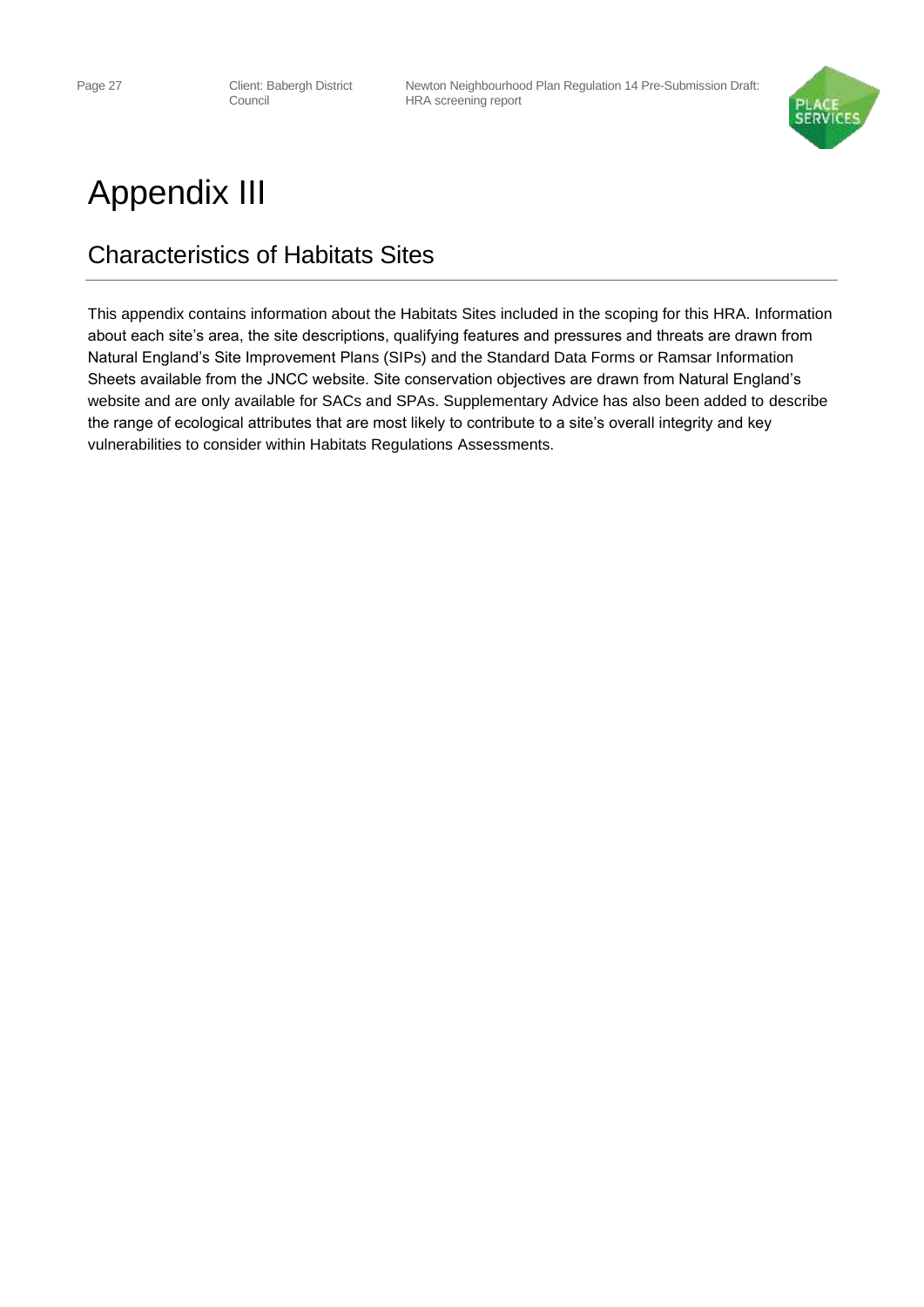Page 28 Client: Newton Parish Council

Newton Parish Neighbourhood Development Plan: HRA Screening report



| Site name | $\vert$ Area (ha) | Qualifying Features |                    | $\mid\mid$ Conservation objectives (only available $\mid\mid$ Key vulnerabilities / factors affecting site integrity $\mid$ |
|-----------|-------------------|---------------------|--------------------|-----------------------------------------------------------------------------------------------------------------------------|
|           |                   |                     | for SACs & SPAs) \ |                                                                                                                             |

#### **The Stour and Orwell Estuaries**

These estuaries straddle the eastern part of the Essex/Suffolk border in eastern England. The estuaries include extensive mud-flats, low cliffs, saltmarsh and small areas of vegetated shingle on the lower reaches. The mud-flats hold *Enteromorpha, Zostera* and *Salicornia* spp. The site also includes an area of low-lying grazing marsh at Shotley Marshes on the south side of the Orwell. In summer, the site supports important numbers of breeding Avocet *Recurvirostra avosetta,* while in winter they hold major concentrations of waterbirds, especially geese, ducks and waders. The geese also feed, and waders roost, in surrounding areas of agricultural land outside the SPA. The site has close ecological links with the Hamford Water and Mid-Essex Coast SPAs, lying to the south on the same coast.

| Stour and<br>Orwell<br><b>Estuaries</b><br><b>SPA</b><br>EU Code:<br>UK9009121 | 3676.92 | <b>Qualifying Species:</b><br>Annex I species:<br>Over winter:<br>Hen Harrier Circus cyaneus<br>$\bullet$<br>Over winter:<br><b>Black-tailed Godwit Limosa</b><br>$\bullet$<br>limosa islandica<br>Dunlin Calidris alpina alpina<br>$\bullet$<br><b>Grey Plover Pluvialis</b><br>$\bullet$<br>squatarola<br>Pintail Anas acuta<br>$\bullet$ | With regard to the individual species<br>and/or assemblage of species for<br>which the site has been classified<br>("the Qualifying Features" listed<br>below);<br>Avoid the deterioration of the Habitats<br>of the qualifying features, and the<br>significant disturbance of the<br>qualifying features, ensuring the<br>integrity of the site is maintained and<br>the site makes a full contribution to<br>achieving the aims of The | <b>Coastal squeeze:</b><br>Coastal defences are present along most of the<br>Orwell coastline to mitigate for impacts from climate<br>change, such as rising sea level. Unless changes<br>are made to the management of the coastline,<br>Habitats supporting qualifying SPA birds will be lost<br>or degraded through coastal squeeze, sedimentation<br>and reduced exposure.<br><b>Public access/disturbance:</b><br>Stour and Orwell Estuaries is subject to land- and<br>water-based activities, including boating and water<br>sports; walking; bait-digging; fishing; wildfowling; and |
|--------------------------------------------------------------------------------|---------|---------------------------------------------------------------------------------------------------------------------------------------------------------------------------------------------------------------------------------------------------------------------------------------------------------------------------------------------|-------------------------------------------------------------------------------------------------------------------------------------------------------------------------------------------------------------------------------------------------------------------------------------------------------------------------------------------------------------------------------------------------------------------------------------------|----------------------------------------------------------------------------------------------------------------------------------------------------------------------------------------------------------------------------------------------------------------------------------------------------------------------------------------------------------------------------------------------------------------------------------------------------------------------------------------------------------------------------------------------------------------------------------------------|
|--------------------------------------------------------------------------------|---------|---------------------------------------------------------------------------------------------------------------------------------------------------------------------------------------------------------------------------------------------------------------------------------------------------------------------------------------------|-------------------------------------------------------------------------------------------------------------------------------------------------------------------------------------------------------------------------------------------------------------------------------------------------------------------------------------------------------------------------------------------------------------------------------------------|----------------------------------------------------------------------------------------------------------------------------------------------------------------------------------------------------------------------------------------------------------------------------------------------------------------------------------------------------------------------------------------------------------------------------------------------------------------------------------------------------------------------------------------------------------------------------------------------|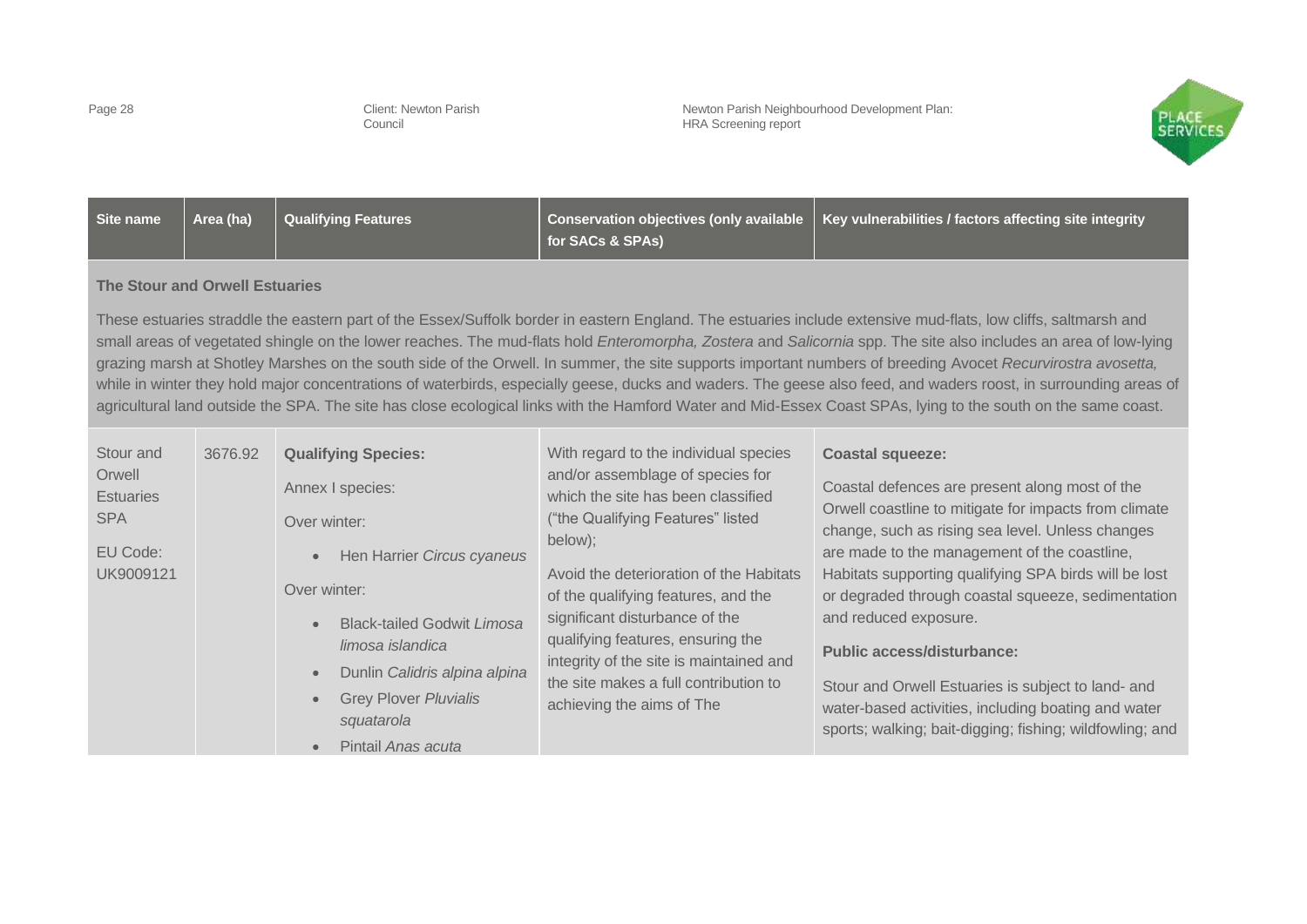

| Redshank Tringa totanus<br><b>Ringed Plover Charadrius</b><br>hiaticula<br>Shelduck Tadorna tadorna<br>Turnstone Arenaria<br>interpres<br><b>Waterbird assemblages:</b><br>Cormorant Phalacrocorax<br>carbo<br>Pintail Anas acuta<br><b>Ringed Plover Charadrius</b><br>hiaticula<br><b>Grey Plover Pluvialis</b><br>squatarola<br>Dunlin Calidris alpina alpine<br><b>Black-tailed Godwit Limosa</b><br>limosa islandica<br>Redshank Tringa tetanus<br>Shelduck Tadorna tadorna | <b>Conservation of Habitats and Species</b><br>Regulations 2017 (as amended).<br>Subject to natural change, to maintain<br>or restore:<br>The extent and distribution of the<br>Habitats of the qualifying features;<br>The structure and function of the<br>Habitats of the qualifying features;<br>The supporting processes on which<br>the Habitats of the qualifying features<br>rely;<br>The populations of the qualifying<br>features;<br>The distribution of the qualifying<br>features within the site. | military overflight training. These activities are likely<br>to impact Habitats supporting breeding and<br>overwintering water birds. A better understanding of<br>which species and Habitats are most susceptible;<br>which types of activity are most disturbing; and which<br>locations and times of year are most sensitive is<br>required to ensure the Estuaries are appropriately<br>managed.<br><b>Changes in species distribution:</b><br>Declines in the number of bird species present at<br>Orwell coastline have occurred. This is likely to be<br>the result of changes in population and distribution<br>on an international scale, due to climate change.<br><b>Invasive species:</b><br>An increase in Spartina anglica may be affecting the<br>growth of Spartina maritime, a key habitat feature for<br>qualifying bird roosting and feeding areas of<br>saltmarsh and mudflat. |
|----------------------------------------------------------------------------------------------------------------------------------------------------------------------------------------------------------------------------------------------------------------------------------------------------------------------------------------------------------------------------------------------------------------------------------------------------------------------------------|-----------------------------------------------------------------------------------------------------------------------------------------------------------------------------------------------------------------------------------------------------------------------------------------------------------------------------------------------------------------------------------------------------------------------------------------------------------------------------------------------------------------|----------------------------------------------------------------------------------------------------------------------------------------------------------------------------------------------------------------------------------------------------------------------------------------------------------------------------------------------------------------------------------------------------------------------------------------------------------------------------------------------------------------------------------------------------------------------------------------------------------------------------------------------------------------------------------------------------------------------------------------------------------------------------------------------------------------------------------------------------------------------------------------------------|
|----------------------------------------------------------------------------------------------------------------------------------------------------------------------------------------------------------------------------------------------------------------------------------------------------------------------------------------------------------------------------------------------------------------------------------------------------------------------------------|-----------------------------------------------------------------------------------------------------------------------------------------------------------------------------------------------------------------------------------------------------------------------------------------------------------------------------------------------------------------------------------------------------------------------------------------------------------------------------------------------------------------|----------------------------------------------------------------------------------------------------------------------------------------------------------------------------------------------------------------------------------------------------------------------------------------------------------------------------------------------------------------------------------------------------------------------------------------------------------------------------------------------------------------------------------------------------------------------------------------------------------------------------------------------------------------------------------------------------------------------------------------------------------------------------------------------------------------------------------------------------------------------------------------------------|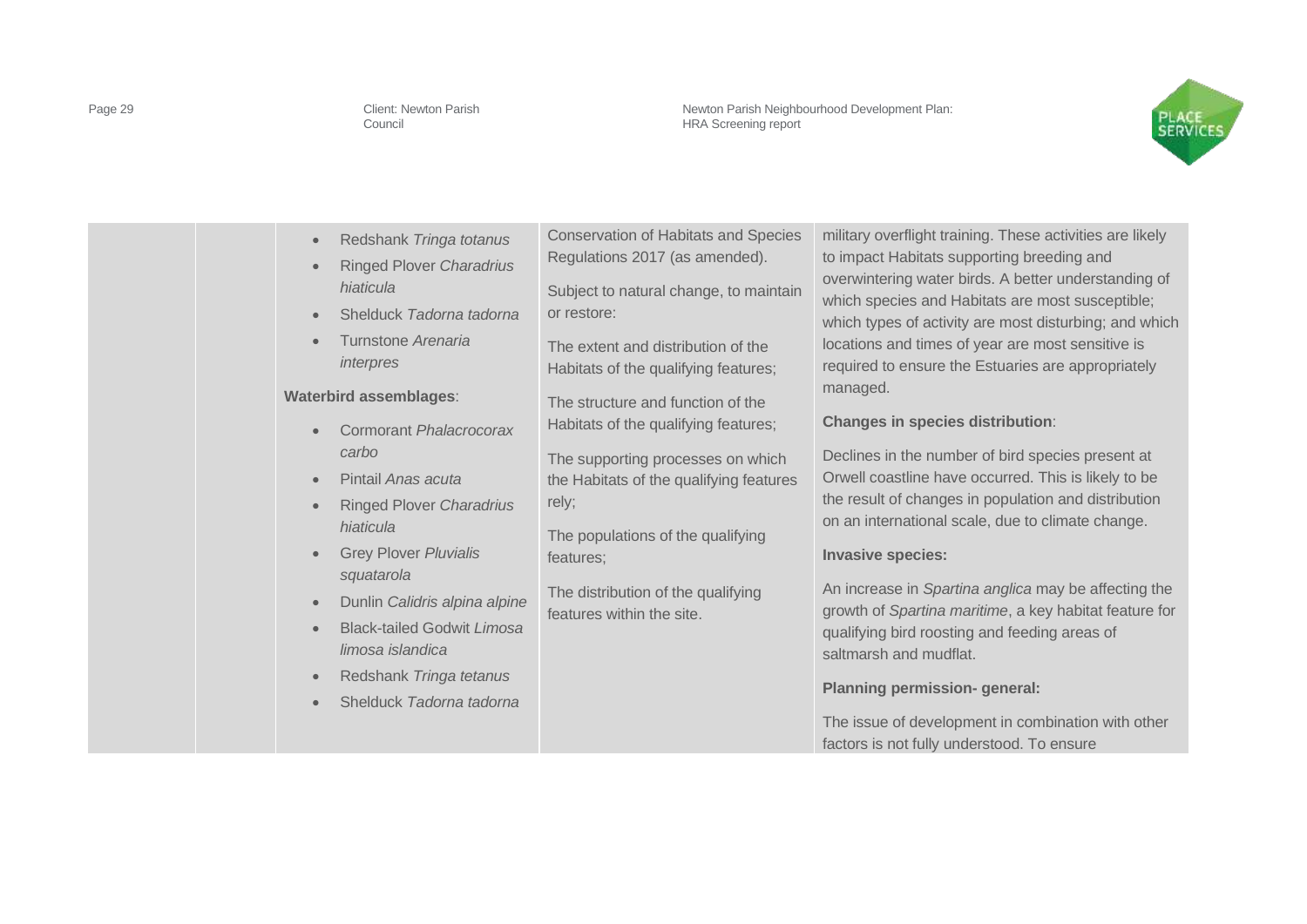Newton Parish Neighbourhood Development Plan: HRA Screening report



|         | <b>Great Crested Grebe</b><br>Podiceps cristatus                        |
|---------|-------------------------------------------------------------------------|
|         | Curlew Numenius arquata                                                 |
|         | Dark-bellied Brent Goose                                                |
|         | Branta bernicla bernicla                                                |
|         | Wigeon Anas Penelope                                                    |
|         | Goldeneye Bucephala<br>clangula                                         |
|         | Oystercatcher Haematopus<br>ostralegus                                  |
|         | Lapwing Vanellus vanellus                                               |
|         | Knot Calidris canutus                                                   |
|         | Turnstone Arenaria                                                      |
|         | <i>interpres.</i>                                                       |
| Advice. | Further information can be found via<br>Natural England's Supplementary |
|         |                                                                         |

management is appropriate to the SPA a better understanding of the sensitivities relating to each habitat, species and location to different types of development is required. Difficult issues highlighted by the SIP include; a) Assessing the cumulative effects of numerous, small and often 'non- standard' developments. b) Development outside the SPA boundary can have negative impacts, particularly on the estuaries' birds. c) Assessing the indirect, 'knockon' effects of proposals. d) Pressure to relax planning conditions on existing developments.

**Air pollution- impact from atmospheric nitrogen deposition:** 

Atmospheric nitrogen deposition exceeds the relevant critical loads for coastal dune Habitats used by breeding terns and hence there is a risk of harmful effects.

**Inappropriate coastal management:** 

Due to the presence of existing hard sea defences, such as sea walls there is little scope for adaptation to rising sea levels. Any freshwater Habitats behind failing seawalls are likely to be inundated by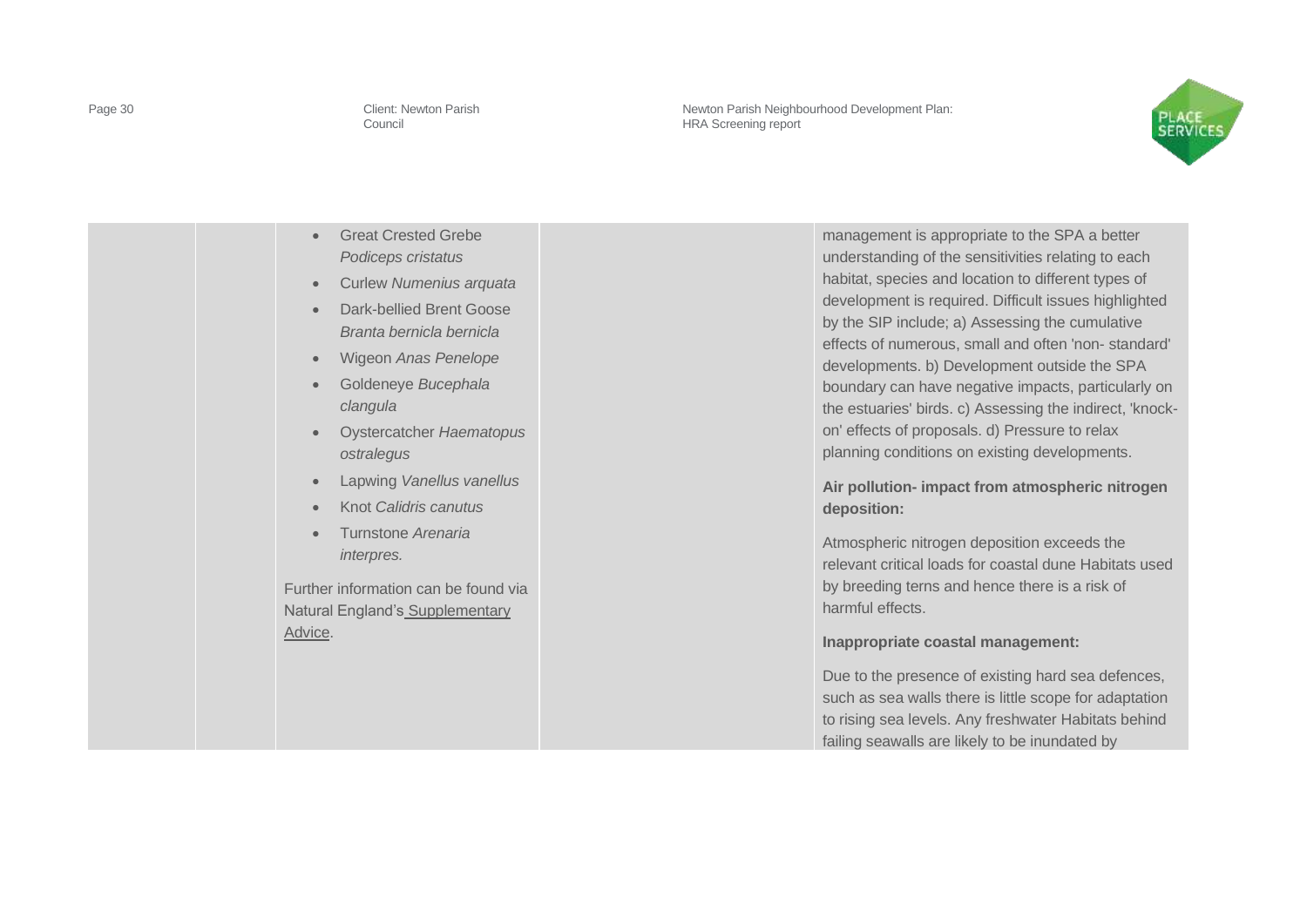Page 31 Client: Newton Parish Council



|                                                                                      |         |                                                                                                                                                                                               |                 | seawater, which would result in the loss of this<br>habitat within the SPA.<br><b>Fisheries- Commercial and estuarine:</b><br>Commercial fishing activities can be very damaging<br>to inshore marine Habitats and the bird species<br>dependent on the communities they support. Any<br>'amber or green' categorised commercial fishing<br>activities in Habitats Marine Sites are assessed by<br>Kent and Essex Inshore Fisheries Conservation<br>Authority (IFCA). This assessment takes into<br>account any in-combination effects of amber<br>activities and/or appropriate plans or projects. |
|--------------------------------------------------------------------------------------|---------|-----------------------------------------------------------------------------------------------------------------------------------------------------------------------------------------------|-----------------|-----------------------------------------------------------------------------------------------------------------------------------------------------------------------------------------------------------------------------------------------------------------------------------------------------------------------------------------------------------------------------------------------------------------------------------------------------------------------------------------------------------------------------------------------------------------------------------------------------|
| Stour and<br>Orwell<br><b>Estuaries</b><br>Ramsar site<br>EU Code:<br><b>UK11067</b> | 3676.92 | <b>Ramsar criterion 2</b><br>Contains seven nationally scarce<br>plants:<br>Stiff saltmarsh-grass<br>$\bullet$<br>Puccinellia rupestris<br>Small cord-grass Spartina<br>$\bullet$<br>maritime | None available. | Similar to Stour and Orwell Estuaries SPA (See<br>above).<br>A key threat identified by RIS was erosion.<br>Erosion:<br>Natural coastal processes exacerbated by fixed sea<br>defences, port development and maintenance<br>dredging. Erosion is being tackled through sediment<br>replacement for additional erosion that can be                                                                                                                                                                                                                                                                   |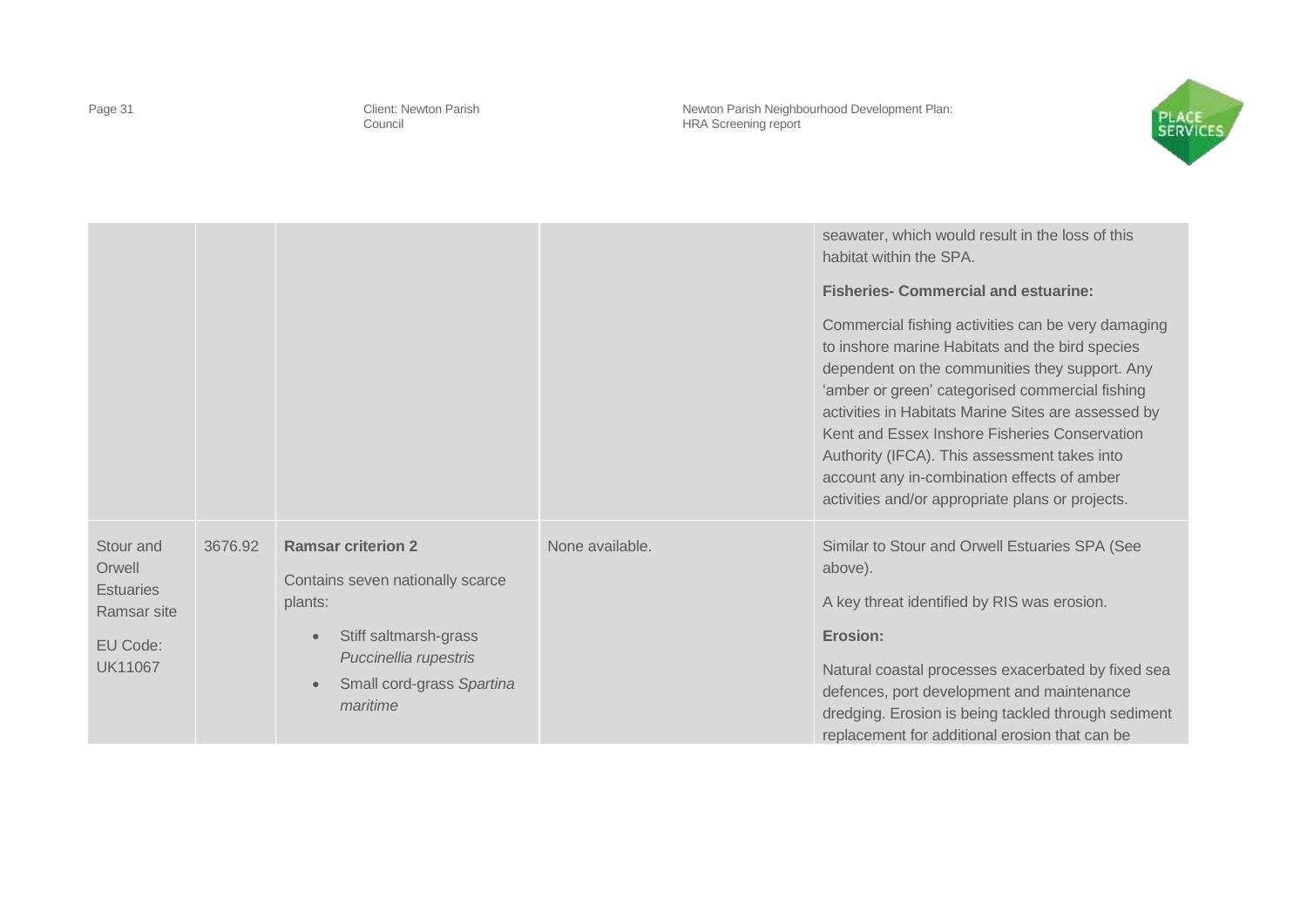Page 32 Client: Newton Parish Council

Newton Parish Neighbourhood Development Plan: HRA Screening report



| Perennial glasswort<br>Sarcocornia perennis                                                          |
|------------------------------------------------------------------------------------------------------|
| Lax-flowered sea lavender<br>Limonium humile                                                         |
| Eelgrasses Zostera<br>angustifolia, Z. marina and<br>Z. noltei.                                      |
| <b>Ramsar criterion 5</b>                                                                            |
| Assemblages of international<br>importance; species with peak<br>counts in winter; 63,017 waterfowl. |
| <b>Ramsar criterion 6</b>                                                                            |
| Species/ populations occurring at<br>levels of international importance:                             |
| Species with peak counts in<br>spring/autumn:                                                        |
| Common redshank, Tringa<br>totanus totanus                                                           |
| Species with peak counts in<br>$\bullet$<br>winter:                                                  |

attributed to port development and maintenance dredging. A realignment site has been created onsite to make up for the loss of habitat due to capital dredging. General background erosion has not been tackled although a Flood Management Strategy for the site is being produced.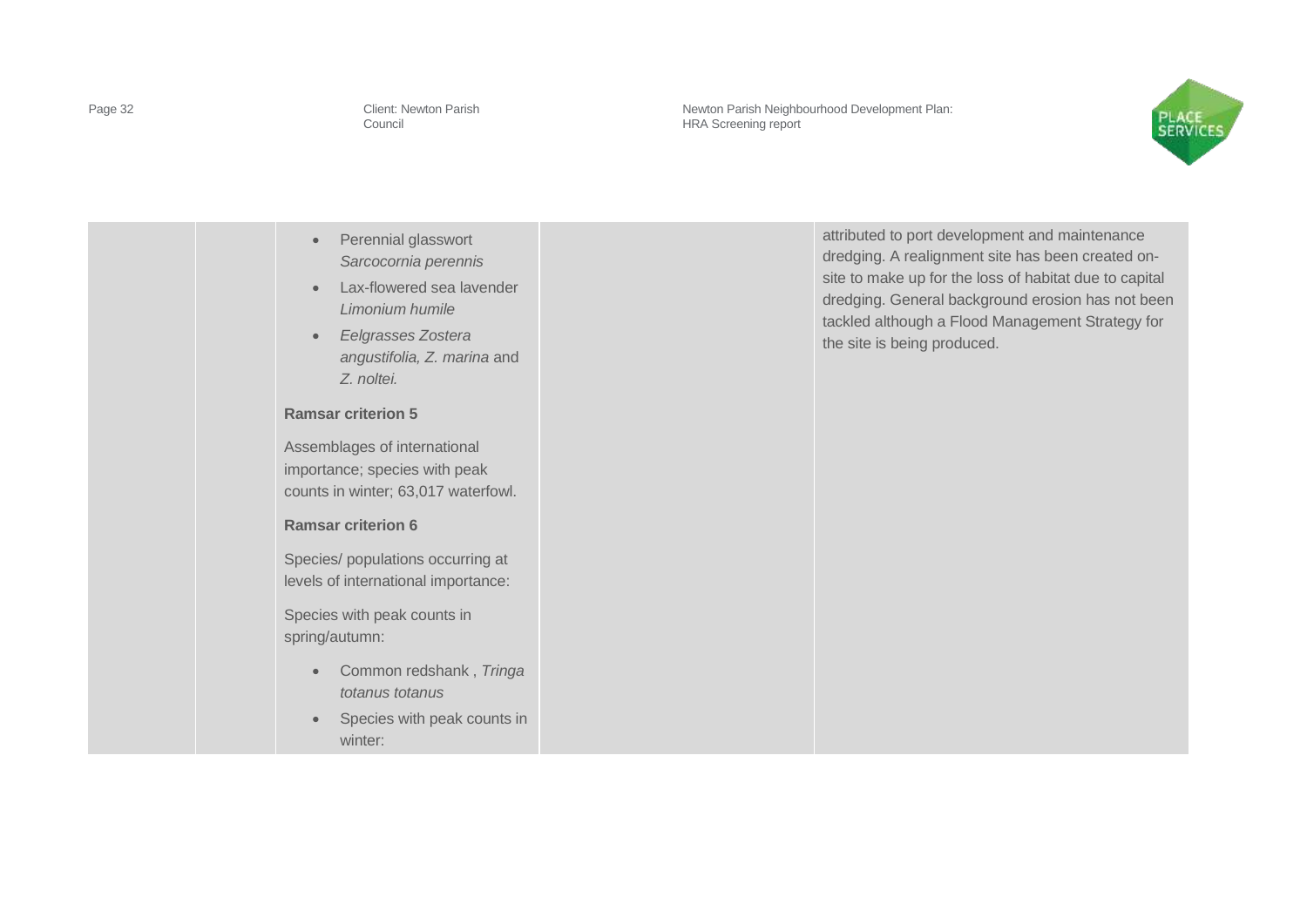Newton Parish Neighbourhood Development Plan: HRA Screening report



| Dark-bellied brent goose,<br>$\bullet$<br>Branta bernicla bernicla |
|--------------------------------------------------------------------|
| Northern pintail, Anas<br>$\bullet$<br>acuta                       |
| Grey plover, Pluvialis<br>$\bullet$<br>squatarola                  |
| Red knot, Calidris canutus<br>$\bullet$<br>islandica               |
| Dunlin, Calidris alpina<br>$\bullet$<br>alpina                     |
| Black-tailed godwit, Limosa<br>$\bullet$<br>limosa islandica       |
| Common redshank, Tringa<br>$\bullet$<br>totanus tetanus            |
|                                                                    |

#### **Abberton Reservoir**

Abberton Reservoir is a large water storage reservoir lying about four miles south of Colchester. In numerical terms, Abberton is the most important reservoir in Great Britain for wintering wildfowl. It owes this position to its proximity to the coast and to the strict protection given to the site. Most of the SSSI is statutorily protected by the Wild Birds (Abberton Reservoir Sanctuary) Order 1967.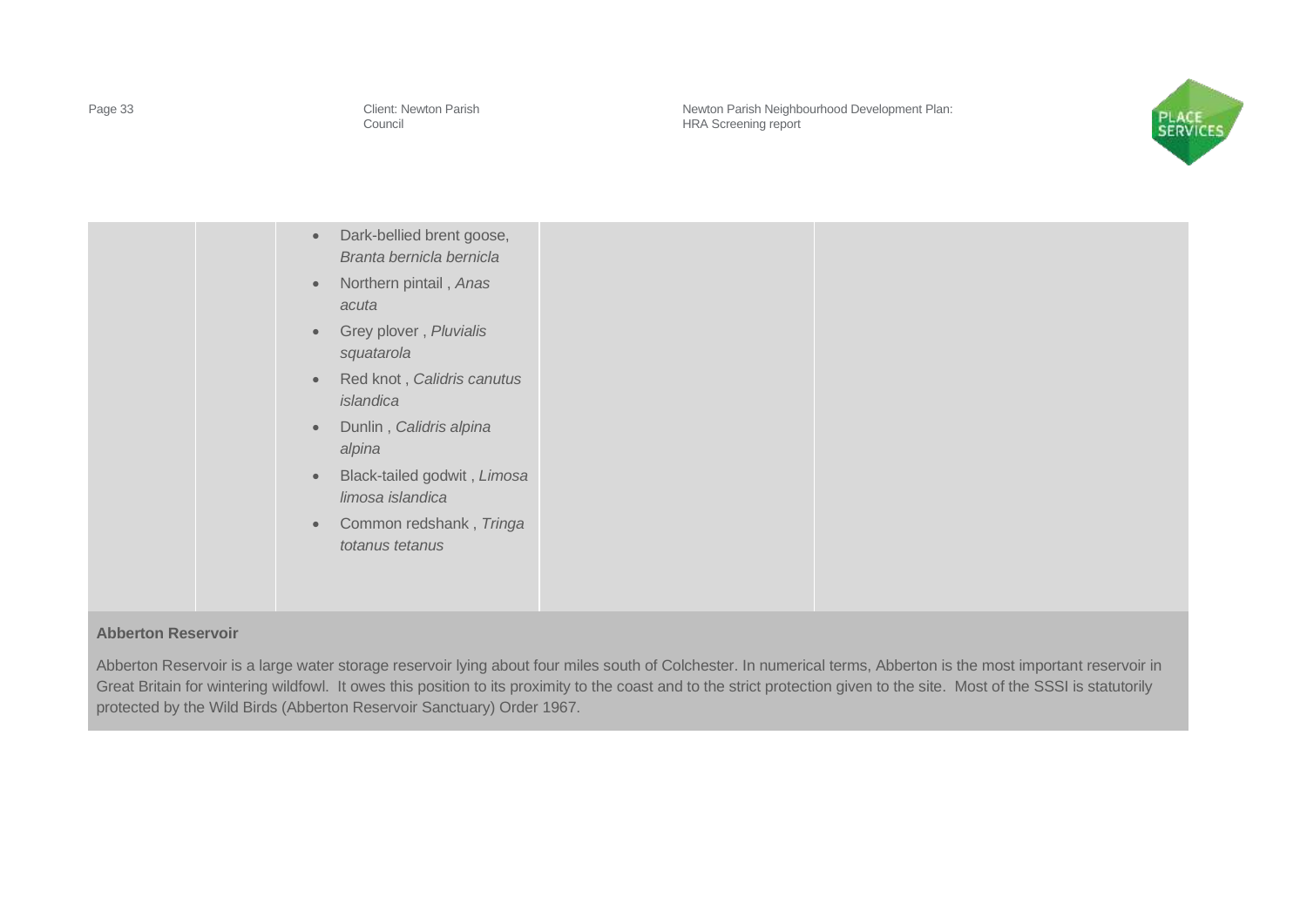**College** 

Page 34 Client: Newton Parish Council



| Abberton<br>Reservoir<br><b>SPA</b> | 718.31 | <b>Qualifying species:</b><br>A005 Podiceps cristatus;<br>$\bullet$<br>Great crested grebe (Non-<br>breeding)                                                                                                                                                                                                                                                                                                                                                                            | For each individual species, maintain<br>or restore as appropriate the size of<br>the nonbreeding population at/to a<br>size which is above the baseline for<br>each species, whilst avoiding                                                                                                                                                                                                                                                                                                                                                                                                                                                                   | Siltation - high sediment load in reservoir inflow due<br>to agricultural practices within catchment.<br>Public access / disturbance - designated<br>waterbirds are vulnerable to human disturbance but                                                                                                                                                                                                                                                                                                                                                                                                                                                                                                                                                                                                                                                                                                     |
|-------------------------------------|--------|------------------------------------------------------------------------------------------------------------------------------------------------------------------------------------------------------------------------------------------------------------------------------------------------------------------------------------------------------------------------------------------------------------------------------------------------------------------------------------------|-----------------------------------------------------------------------------------------------------------------------------------------------------------------------------------------------------------------------------------------------------------------------------------------------------------------------------------------------------------------------------------------------------------------------------------------------------------------------------------------------------------------------------------------------------------------------------------------------------------------------------------------------------------------|-------------------------------------------------------------------------------------------------------------------------------------------------------------------------------------------------------------------------------------------------------------------------------------------------------------------------------------------------------------------------------------------------------------------------------------------------------------------------------------------------------------------------------------------------------------------------------------------------------------------------------------------------------------------------------------------------------------------------------------------------------------------------------------------------------------------------------------------------------------------------------------------------------------|
| EU code:<br>UK9009141               |        | A017 Phalacrocorax carbo;<br>$\bullet$<br>Great cormorant (Breeding)<br>A036 Cygnus olor; Mute<br>$\bullet$<br>swan (Non-breeding)<br>A050 Anas penelope;<br>$\bullet$<br>Eurasian wigeon (Non-<br>breeding)<br>A051 Anas strepera;<br>$\bullet$<br>Gadwall (Non-breeding)<br>A052 Anas crecca;<br>$\bullet$<br>Eurasian teal (Non-<br>breeding)<br>A056 Anas clypeata;<br>$\bullet$<br>Northern shoveler (Non-<br>breeding)<br>A059 Aythya ferina;<br>$\bullet$<br>Common pochard (Non- | deterioration from its current level as<br>indicated by the latest mean peak<br>count or equivalent The extent and<br>distribution of the habitats of the<br>qualifying features.<br>Maintain the extent, distribution and<br>availability of suitable breeding habitat<br>which supports the feature in the<br>nonbreeding/wintering period<br>(moulting, roosting, loafing, feeding).<br>Maintain or, where necessary, restore<br>concentrations and deposition of air<br>pollutants to at or below the site-<br>relevant Critical Load or Level values<br>given for this feature of the site on the<br>Air Pollution Information System<br>(www.apis.ac.uk). | well controlled by Essex & Suffolk Water; occasional<br>trespassing and disturbance by low flying aircraft.<br><b>Planning permission:</b> general - potential future<br>threat to designated waterbirds if farmland providing<br>supporting habitat close to the SPA were lost to<br>development; requires further study.<br>Changes in species distributions - unexplained<br>decline in designated population of cormorant. Bird<br>strike – death of designated mute swans and<br>possibly other species from collision with overhead<br>powerlines near reservoir.<br>Water pollution - Water stored in the reservoir is<br>high in nutrients (eutrophic) as it comes from<br>intensively farmed catchment areas. Resulting algal<br>blooms may include toxic blue-green algae that can<br>kill wildfowl, though no significant mortality has been<br>recorded. Historically, increased water from the |
|                                     |        | breeding)                                                                                                                                                                                                                                                                                                                                                                                                                                                                                |                                                                                                                                                                                                                                                                                                                                                                                                                                                                                                                                                                                                                                                                 |                                                                                                                                                                                                                                                                                                                                                                                                                                                                                                                                                                                                                                                                                                                                                                                                                                                                                                             |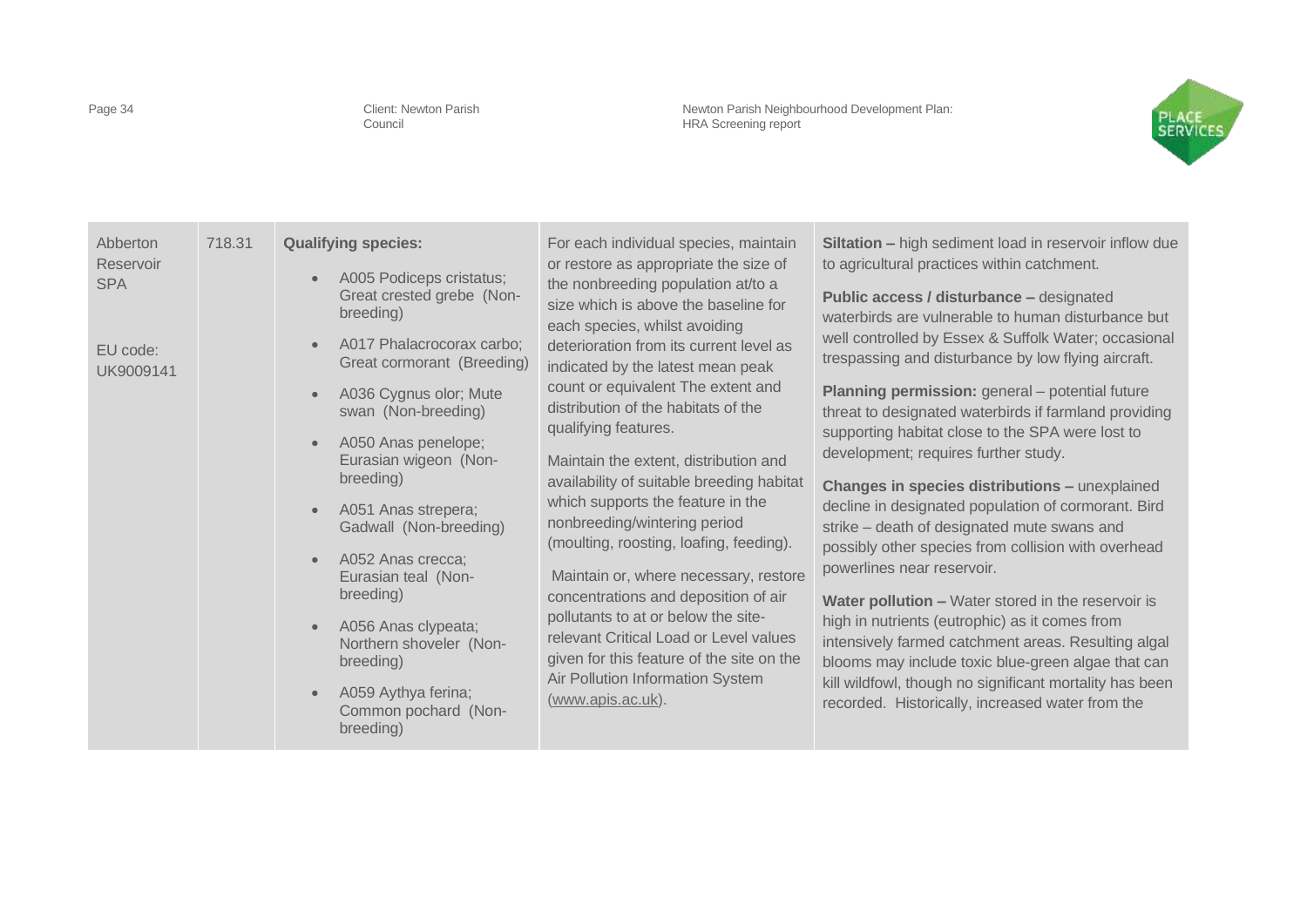

| A061 Aythya fuligula; Tufted<br>$\bullet$<br>duck (Non-breeding)                                                                                                                                                                                                        | Maintain the safe passage of birds<br>moving between roosting and feeding                                                                                                                                                                                                                                                 | reservoir led to low water levels although no<br>decrease in wildfowl was attributed to this.                                                                                                                                                                                                                                                                                                                                                                                                   |
|-------------------------------------------------------------------------------------------------------------------------------------------------------------------------------------------------------------------------------------------------------------------------|---------------------------------------------------------------------------------------------------------------------------------------------------------------------------------------------------------------------------------------------------------------------------------------------------------------------------|-------------------------------------------------------------------------------------------------------------------------------------------------------------------------------------------------------------------------------------------------------------------------------------------------------------------------------------------------------------------------------------------------------------------------------------------------------------------------------------------------|
| A067 Bucephala clangula;<br>$\bullet$<br>Common goldeneye (Non-<br>breeding)<br>A125 Fulica atra; Common<br>$\bullet$<br>coot (Non-breeding)<br>Waterbird assemblage<br>$\bullet$<br>Further information can be<br>found via Natural England's<br>Supplementary Advice. | areas.<br>Maintain management or other<br>measures (whether within and/or<br>outside the site boundary as<br>appropriate) necessary to maintain<br>the structure, function and/or the<br>supporting processes associated with<br>the feature and its supporting habitats.<br>Maintain the availability of key prey        | Currently the water level of the main, eastern section<br>is being raised by 3 metres to increase storage<br>capacity. As part of the level-raising scheme, the<br>original concrete banks have been removed and the<br>shoreline re-profiled, creating extensive new areas of<br>shallow wetland habitat for the site's waterfowl.<br>The Water Company has a consultative committee<br>which addresses conservation issues at all its sites,<br>and the Abberton Reserve Committee (involving |
|                                                                                                                                                                                                                                                                         | species at preferred prey sizes.<br>Maintain the availability of standing<br>water at optimal depth.<br>Where the supporting habitats of the<br>SPA feature are dependent on<br>surface water, maintain water quality<br>and quantity at a standard which<br>provides the necessary conditions to<br>support the feature. | Essex Wildlife Trust and EN) addresses local issues.<br>Air Pollution: risk of atmospheric nitrogen<br>deposition - The site is identified as at risk from air<br>pollution as Nitrogen deposition levels exceed the<br>site-relevant critical load for ecosystem protection.<br>However, the site's Nitrogen load is likely to be<br>dominated by levels in the water entering the<br>reservoir (mainly from the distant Ouse catchment)<br>rather than direct deposition.                     |
|                                                                                                                                                                                                                                                                         | Restrict the frequency, duration and/or<br>intensity of disturbance of nesting,<br>roosting, foraging, feeding, moulting                                                                                                                                                                                                  |                                                                                                                                                                                                                                                                                                                                                                                                                                                                                                 |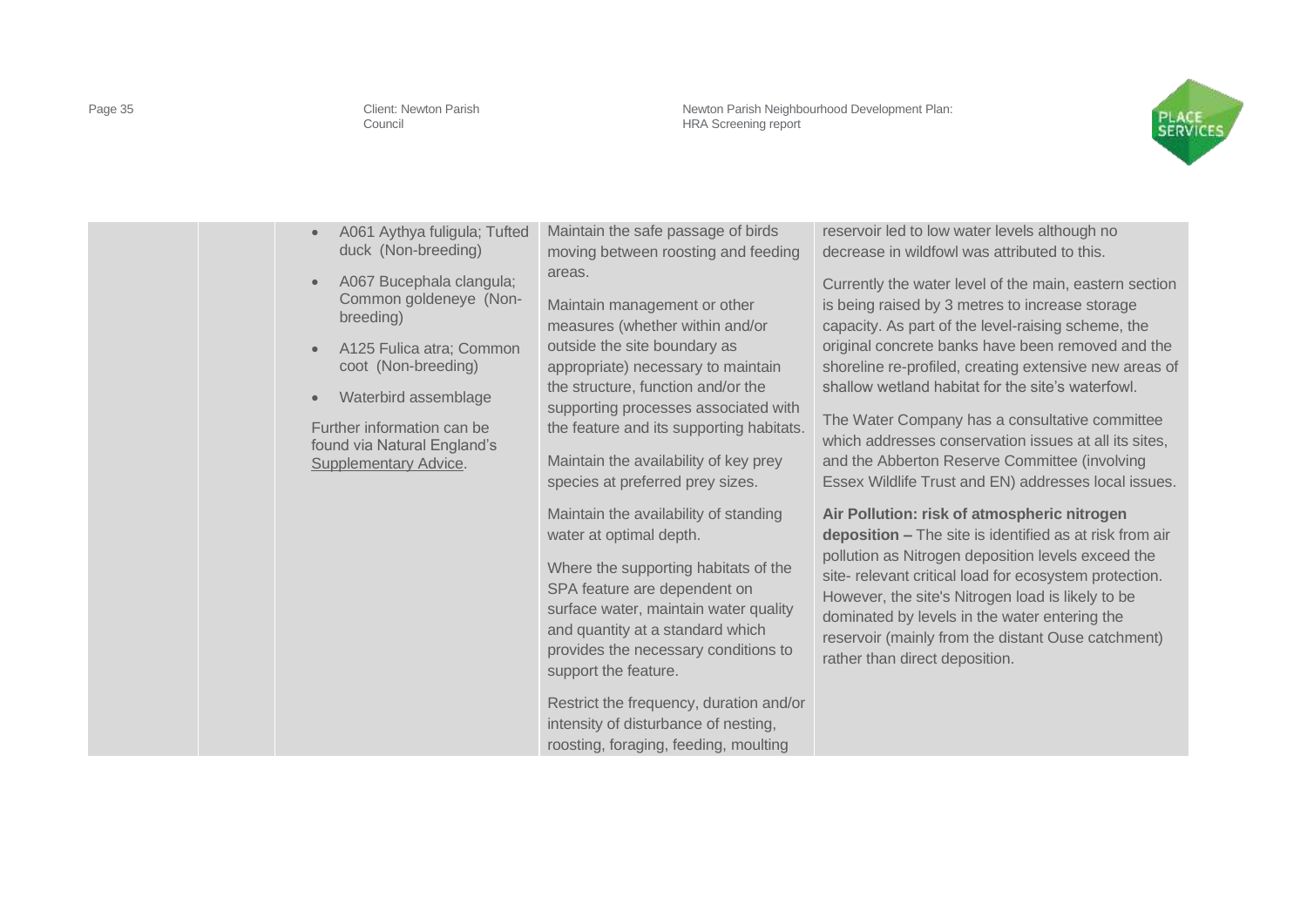| Page 36                                                       |        | <b>Client: Newton Parish</b><br>Council                                                                                                                                                                                                                                                                                                                                                                 | <b>HRA</b> Screening report                                                                                                                             | Newton Parish Neighbourhood Development Plan:                                                                                                               | PLACE<br><b>SERVICES</b> |
|---------------------------------------------------------------|--------|---------------------------------------------------------------------------------------------------------------------------------------------------------------------------------------------------------------------------------------------------------------------------------------------------------------------------------------------------------------------------------------------------------|---------------------------------------------------------------------------------------------------------------------------------------------------------|-------------------------------------------------------------------------------------------------------------------------------------------------------------|--------------------------|
|                                                               |        |                                                                                                                                                                                                                                                                                                                                                                                                         | and/or loafing birds so that the feature<br>is not significantly disturbed.                                                                             |                                                                                                                                                             |                          |
| <b>Abberton Reservoir</b>                                     |        |                                                                                                                                                                                                                                                                                                                                                                                                         |                                                                                                                                                         |                                                                                                                                                             |                          |
|                                                               |        |                                                                                                                                                                                                                                                                                                                                                                                                         | reservoirs in Britain for wildfowl. It is less than 8 km from the coast and its primary role is as a roost for the local estuarine wildfowl population. | Abberton Reservoir is a large storage reservoir built in a long shallow valley. It is the largest freshwater body in Essex and is one of the most important |                          |
| Abberton<br>Reservoir<br>Ramsar<br>EU code:<br><b>UK11001</b> | 718.31 | <b>Qualifying species:</b><br>Supports 23787 waterfowl (5 year<br>peak mean 1998/99-2002/2003)<br>including the following internationally<br>important waterbird assemblage:<br>Gadwall, Anas strepera<br>strepera;<br>Northern shoveler, Anas<br>$\bullet$<br>clypeata;<br>Eurasian wigeon, Anas<br>$\bullet$<br>Penelope;<br>Mute swan, Cygnus olor<br>$\bullet$<br>Common pochard, Aythya<br>farina; | N/A                                                                                                                                                     | Similar to Abberton Reservoir SPA (above).                                                                                                                  |                          |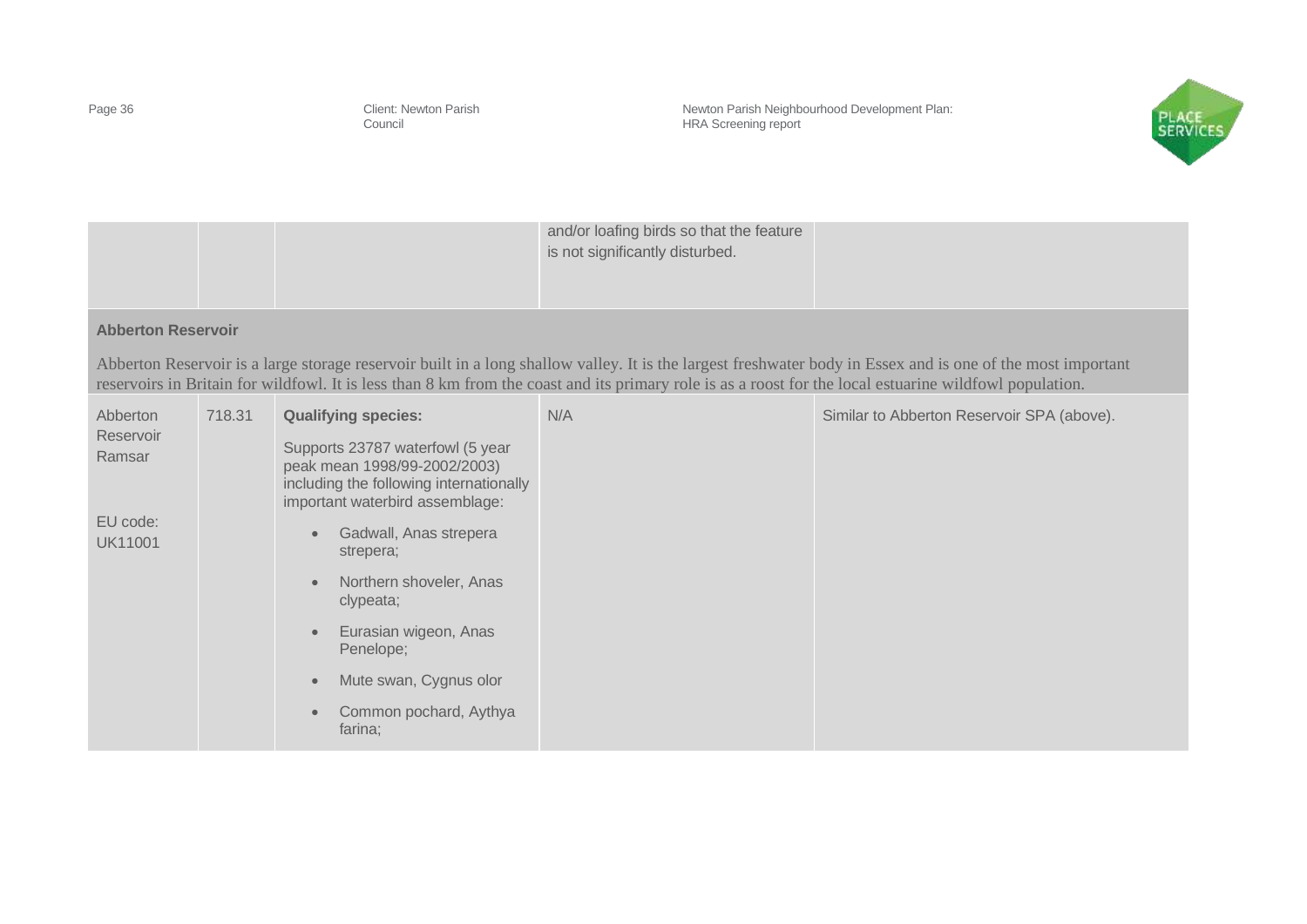

| Great cormorant,<br>$\bullet$<br>Phalacrocorax carbo carbo;   |
|---------------------------------------------------------------|
| Eurasian teal, Anas crecca;<br>$\bullet$                      |
| Tufted duck, Aythya fuligula;<br>$\bullet$                    |
| Common coot, Fulica atra<br>$\bullet$<br>atra;                |
| Pied avocet, Recurvirostra<br>$\bullet$<br>avosetta;          |
| Ruff, Philomachus pugnax,<br>$\bullet$                        |
| Black-tailed godwit, Limosa<br>$\bullet$<br>limosa islandica; |
| Spotted redshank, Tringa<br>$\bullet$<br>erythropus,          |
| Common greenshank,<br>$\bullet$<br>Tringa nebularia,          |
| Common goldeneye,<br>$\bullet$<br>Bucephala clangula          |